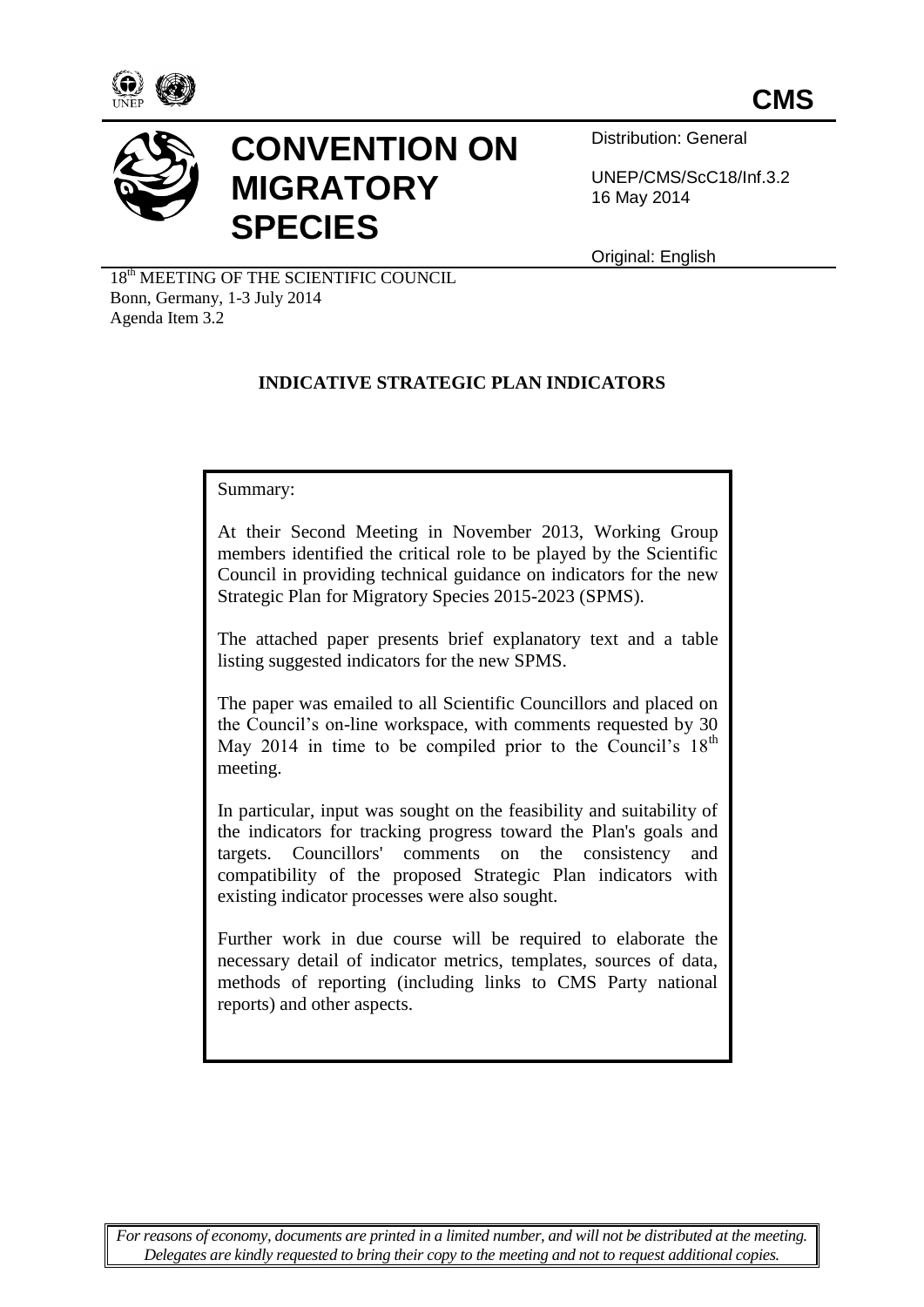## **INDICATIVE STRATEGIC PLAN INDICATORS**

*(Prepared by the Consultant to the Strategic Plan Working Group)*

1. See the attached document, which was emailed to Scientific Councillors on 31 March 2014, and subsequently placed on Council's on line workspace.

## *Action requested:*

The Scientific Council is invited to:

(a) Provide any comments on the proposed indicative Strategic Plan indicators.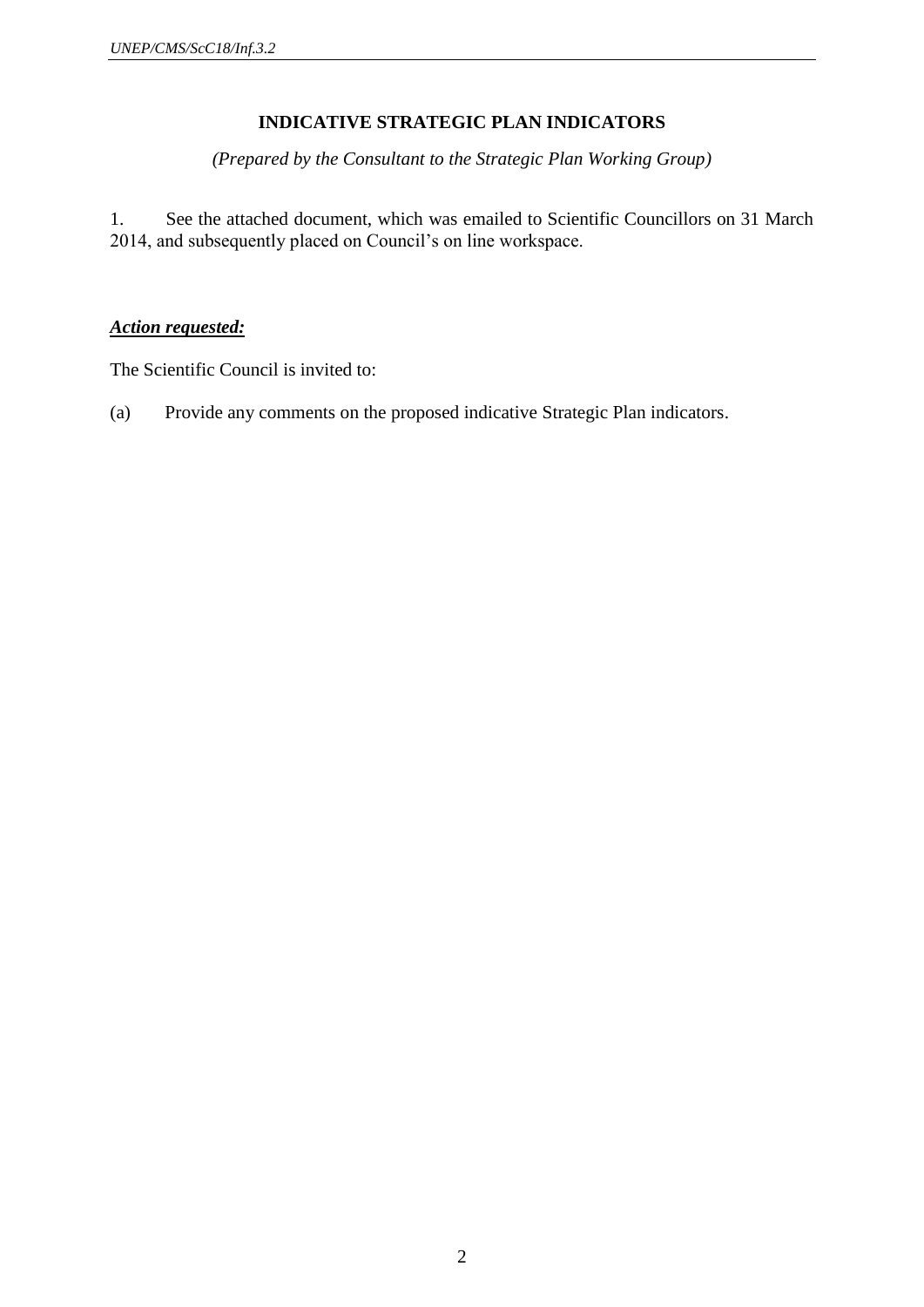**ANNEX**

### *Developing the Strategic Plan for Migratory Species 2015-2023*

## **Indicative Strategic Plan Indicators**

Summary paper for consultation among CMS Scientific Councillors and others, March 2014

#### **STATUS OF THIS PAPER**

This paper is a revised and updated version of Document 6 which was tabled for the Strategic Plan Working Group's meeting in November 2013. It has been realigned with the revision of the 2<sup>nd</sup> draft of the new Plan.

Presented below is a short explanatory text and a table listing the suggested indicators for the new Strategic Plan. Following further consultations and refinement as necessary during 2014, this text and table could be incorporated into Annex B of the Plan or produced separately to be read alongside it.

Input from the CMS Scientific Council and others in the meantime will continue to verify the appropriateness of the indicators proposed, in terms of their feasibility and their suitability for underpinning the goals and targets in the Strategic Plan.

The Working Group may later also wish to advise further on presentation options for this material, and on what need there may be for similar work on indicators to address the sub-targets associated with the Plan [Document… INF].

Further work in due course will be required to elaborate the necessary detail of indicator metrics, templates, sources of data, methods of reporting (including links to Convention Party national reports) and other aspects.

Consultation with other stakeholders will be an important part of these processes. This will include the Biodiversity Indicators Partnership, with whom collaboration may be envisaged in particular on the development of a migratory species "cut" of existing indicators.

#### **DRAFT TEXT FOR USE WITH THE EVENTUAL STRATEGIC PLAN**

#### **Background**

A suite of "headline" indicators used to track progress towards the achievement of the goals and targets is a central part of monitoring and evaluation of the SPMS. An analysis of the approach to indicators in the CMS Strategic Plan 2006-2014 provided an important starting-point for this element of the SPMS 2015- 2023.

The selection of appropriate indicators is not only a matter of identifying issues on which data can be generated. It also involves careful thought as to the ability to generate adequate "storylines" on the success or otherwise of the SPMS in securing genuinely strategic outcomes and real impacts for migratory species, rather than just indicators of process implementation.

Given that the SPMS is building on the Aichi Targets in the Strategic Plan for Biodiversity, indicators already defined in support of the latter provide much of the basis for the proposed SPMS measures. Accordingly, a primary source of SPMS headline indicators is the suite of indicators defined in 2011 by an Ad Hoc Technical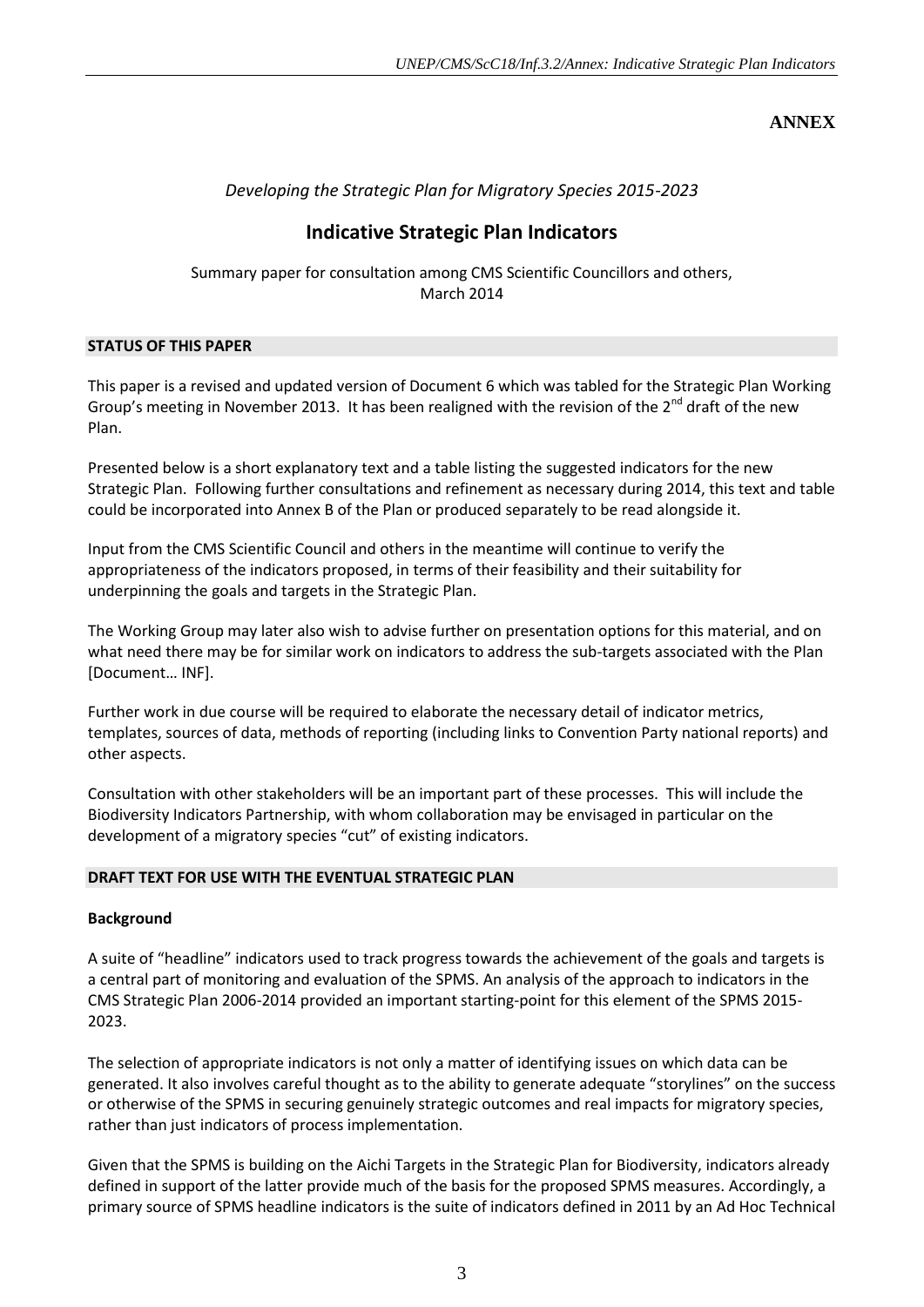Expert Group (AHTEG) convened under the Convention on Biological Diversity (CBD), and reflected subsequently in the annex to CBD COP Decision XI/3 (October 2012). The AHTEG developed 12 headline indicator titles, each of which typically relates to several Aichi Targets. At a more specific level, the AHTEG developed 97 operational indicators, for each of which a "most relevant Aichi Target" was identified. In tandem with this process, the global Biodiversity Indicators Partnership (BIP) has classified its indicator list against the Aichi Targets. At the time of adoption of this Plan there were [29] BIP indicators.

Two of the targets in the SPMS (target 3 on governance; target 9 on the migratory systems approach) have no direct Aichi equivalents; and some other issues go a little beyond existing biodiversity indicator regimes, such as ecological networks and factors affecting the migration process. Otherwise there has been no strong need to define new indicator topics, and the indicators listed below (to be elaborated in more detail in the Companion Volume<sup>1</sup>) are based on relating the AHTEG operational indicators and the BIP indicators to each of the targets in the SPMS, according to their links to relevant Aichi targets. Nonetheless, further work is needed to identify and define a "migratory species cut" of the relevant existing or already-proposed biodiversity indicators.

#### **Indicator Table**

The table below relates the AHTEG operational indicators and the BIP indicators to each of the SPMS targets, based on their links to relevant Aichi targets. In the case of SPMS targets 3 and 9 (which have no corresponding Aichi targets), the identification of potential indicators in the AHTEG and BIP lists is not derived from the cross-matching done by those sources but instead is a judgement applied here by the CMS consultant<sup>2</sup>. The AHTEG's judgement as to the operational readiness of each of the indicators in its list is indicated by a three-category coding system (see key at the head of the table).

Drawing on this analysis, the table offers a suggested framework of priority "headline" indicators that could be used (following some further development, in most cases) to track progress towards achievement of the targets in the SPMS. Comments are given on the state of development of the corresponding AHTEG and BIP indicators, and on the likely nature of adaptation work required.

At its 17th meeting in October 2013, the CBD's Subsidiary Body on Scientific, Technical and Technological Advice (SBSTTA) considered an agenda item on "the adequacy of observations, and of data systems, for monitoring the biodiversity attributes addressed in the Aichi biodiversity targets and the use and development of indicators for the targets". Four background documents provided commentaries on the availability of information to support the indicators identified for each target, and these have informed the feasibility judgements made in proposing indicators for the SPMS. The meeting adopted Recommendation XVII/1 on "Scientific and technical needs related to the implementation of the Strategic Plan for Biodiversity 2011-2020", which includes a number of steps to continue the work of the AHTEG and collaboration with BIP, and in due course to fill the gaps in coverage of indicators for all 20 Aichi Targets.

-

<sup>1</sup> The Strategic Plan Working Group recognizes the need for a Strategic Plan relevant to practitioners as well as to politicians and decision-makers and envisages recommending that the Plan's implementation could be supported through future development of a technical Companion Volume on Implementation.

<sup>2</sup> Dave Pritchard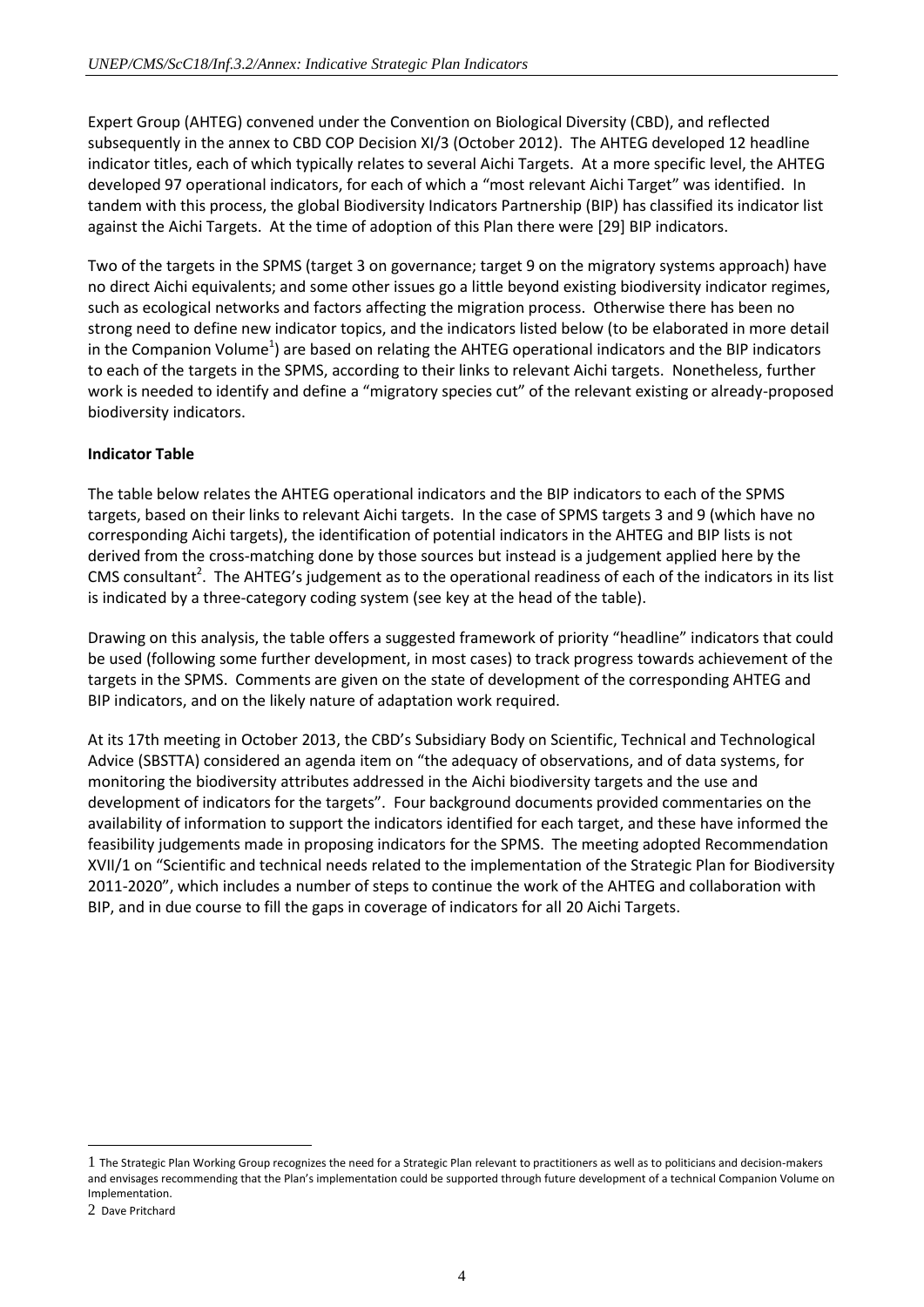#### *Developing the Strategic Plan for Migratory Species 2015-2023*

#### **Possible indicators for the Strategic Plan for Migratory Species**

(Key to CBD AHTEG indicators readiness: A = priority and ready for use globally, B = priority to be developed at global level, C = for consideration at subglobal level).

| Targets in 2nd draft Strategic Plan for<br>MS, February 2014                                                                                                                                                                                                                                                                                  | <b>Possible indicators</b>                                                                                                                                                                                                                                                                                                                                                                                                                                                                                                                                                                      |
|-----------------------------------------------------------------------------------------------------------------------------------------------------------------------------------------------------------------------------------------------------------------------------------------------------------------------------------------------|-------------------------------------------------------------------------------------------------------------------------------------------------------------------------------------------------------------------------------------------------------------------------------------------------------------------------------------------------------------------------------------------------------------------------------------------------------------------------------------------------------------------------------------------------------------------------------------------------|
| Target 1: People are aware of the<br>multiple values of migratory species and<br>their habitats and migratory systems,<br>and the steps they can take to conserve<br>them and ensure the sustainability of<br>any use.<br>Links to Aichi Target 1: By 2020, at<br>the latest, people are aware of the<br>values of biodiversity and the steps | • Trends in awareness and attitudes to migratory species.<br>Comment:<br>This cannot be derived from current Biodiversity Barometer data, which is based on testing awareness of the<br>definition of the word biodiversity. Development of a new indicator would therefore be required. Some<br>items labelled as "indicators" are given in the CMS Outreach and Communication Plan 2012-14 - these are<br>not very suitable for the Strategic Plan target; but development of a SP indicator should probably take place<br>in conjunction with any post-2014 rolling-forward of the O&C Plan. |
| they can take to conserve and use it<br>sustainably.                                                                                                                                                                                                                                                                                          | <b>CBD AHTEG operational indicators:</b><br>• Trends in awareness and attitudes to biodiversity (C)<br>• Trends in public engagement with biodiversity (C)<br>• Trends in communication programmes and actions promoting social corporate responsibility (C)<br><b>BIP</b> indicators:<br>• Biodiversity Barometer                                                                                                                                                                                                                                                                              |
| <b>Target 2: Multiple values of migratory</b><br>species and their habitats have been<br>integrated into international, national,                                                                                                                                                                                                             | • Trends in integration of migratory species values in national and sectoral policies.                                                                                                                                                                                                                                                                                                                                                                                                                                                                                                          |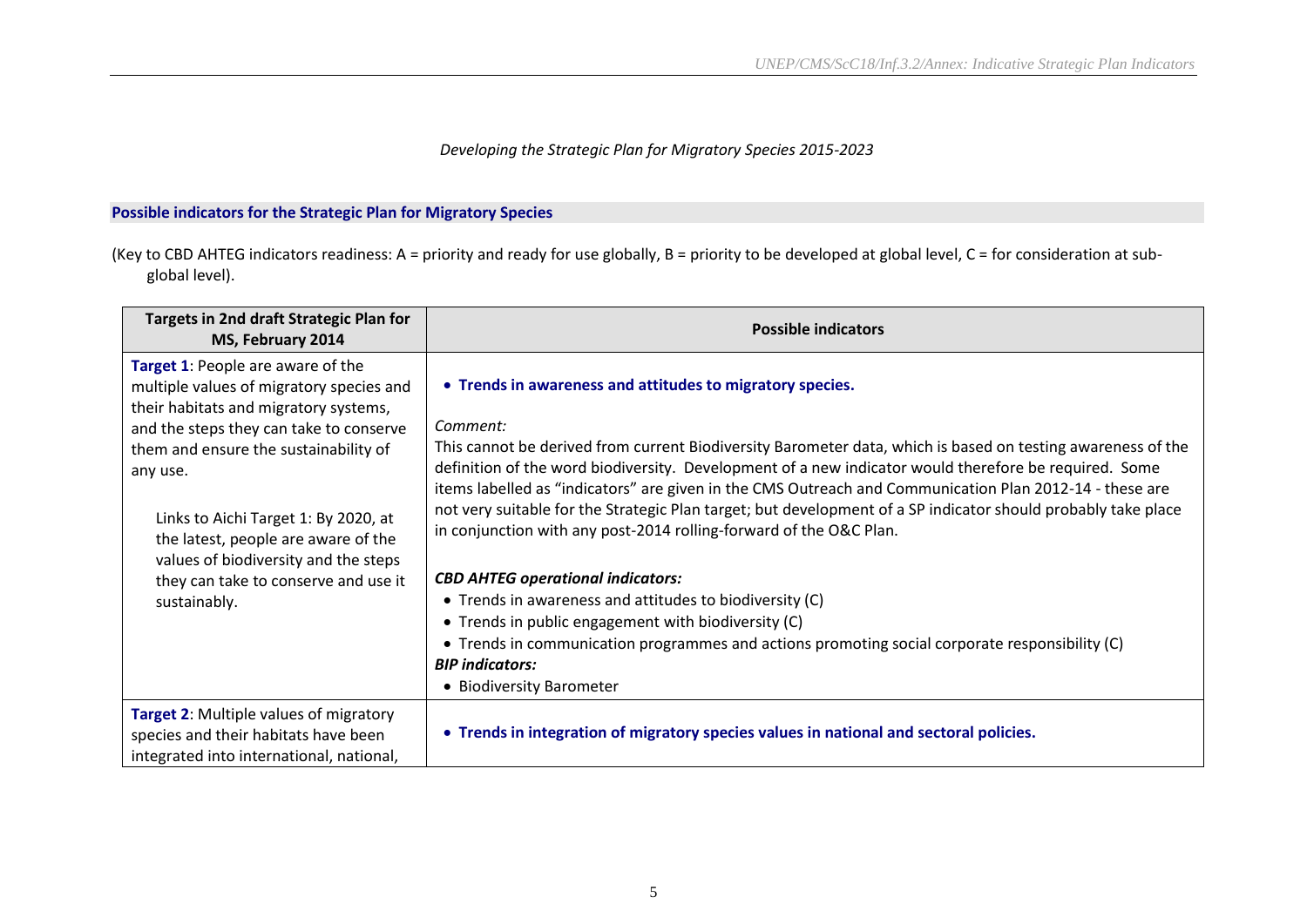| and local development and poverty<br>reduction strategies and planning<br>processes, and are being incorporated<br>into national accounting, as appropriate,<br>and reporting systems.<br>Links to Aichi Target 2: By 2020, at<br>the latest, biodiversity values have<br>been integrated into national and<br>local development and poverty<br>reduction strategies and planning<br>processes and are being incorporated<br>into national accounting, as<br>appropriate, and reporting systems. | Comment:<br>The CMS National Report Format currently asks whether the conservation of migratory species features in<br>national or regional policies/plans, and an indicator might be developed from that foundation. Addressing<br>migratory species through NBSAPs, which is effectively a sub-indicator of this indicator, is also specifically<br>covered in the Report Format but belongs instead under target 13 below. Similar sub-indicators could<br>perhaps however be considered here, e.g. for PRSPs and other globally standardized policy instruments of<br>relevance.<br><b>CBD AHTEG operational indicators:</b><br>• Trends in number of countries incorporating natural resource, biodiversity, and ecosystem service values<br>into national accounting systems (B)<br>• Trends in number of countries that have assessed values of biodiversity, in accordance with the<br>Convention (C)<br>• Trends in guidelines and applications of economic appraisal tools (C)<br>• Trends in integration of biodiversity and ecosystem service values into integrated in sectoral and<br>development policies (C)<br>• Trends in policies considering biodiversity and ecosystem service in environmental impact assessment<br>and strategic environmental assessment (C) |
|--------------------------------------------------------------------------------------------------------------------------------------------------------------------------------------------------------------------------------------------------------------------------------------------------------------------------------------------------------------------------------------------------------------------------------------------------------------------------------------------------|--------------------------------------------------------------------------------------------------------------------------------------------------------------------------------------------------------------------------------------------------------------------------------------------------------------------------------------------------------------------------------------------------------------------------------------------------------------------------------------------------------------------------------------------------------------------------------------------------------------------------------------------------------------------------------------------------------------------------------------------------------------------------------------------------------------------------------------------------------------------------------------------------------------------------------------------------------------------------------------------------------------------------------------------------------------------------------------------------------------------------------------------------------------------------------------------------------------------------------------------------------------------------------------|
|                                                                                                                                                                                                                                                                                                                                                                                                                                                                                                  | <b>BIP</b> indicators:<br>(None)                                                                                                                                                                                                                                                                                                                                                                                                                                                                                                                                                                                                                                                                                                                                                                                                                                                                                                                                                                                                                                                                                                                                                                                                                                                     |
| Target 3: National, regional, and<br>international governance arrangements<br>and agreements affecting migratory<br>species and their migratory systems have<br>improved significantly, making relevant<br>policy, legislative and implementation<br>processes more coherent, accountable,<br>transparent, participatory, equitable and<br>inclusive.                                                                                                                                            | • (Governance-related indicator on CMS implementation).<br>Comment:<br>The exact scope of this indicator remains to be elaborated, and depends on the extent to which it proves<br>possible to develop a governance-related performance effectiveness indicator linked specifically to<br>implementation of the CMS (being the most relevant governance framework). There would be complexities<br>in establishing benchmarks for matters which are for national political discretion. Using established<br>international standards on e.g. conflict resolution or access & benefit sharing would be unlikely at present to<br>allow disaggregation of migratory species-related aspects.                                                                                                                                                                                                                                                                                                                                                                                                                                                                                                                                                                                            |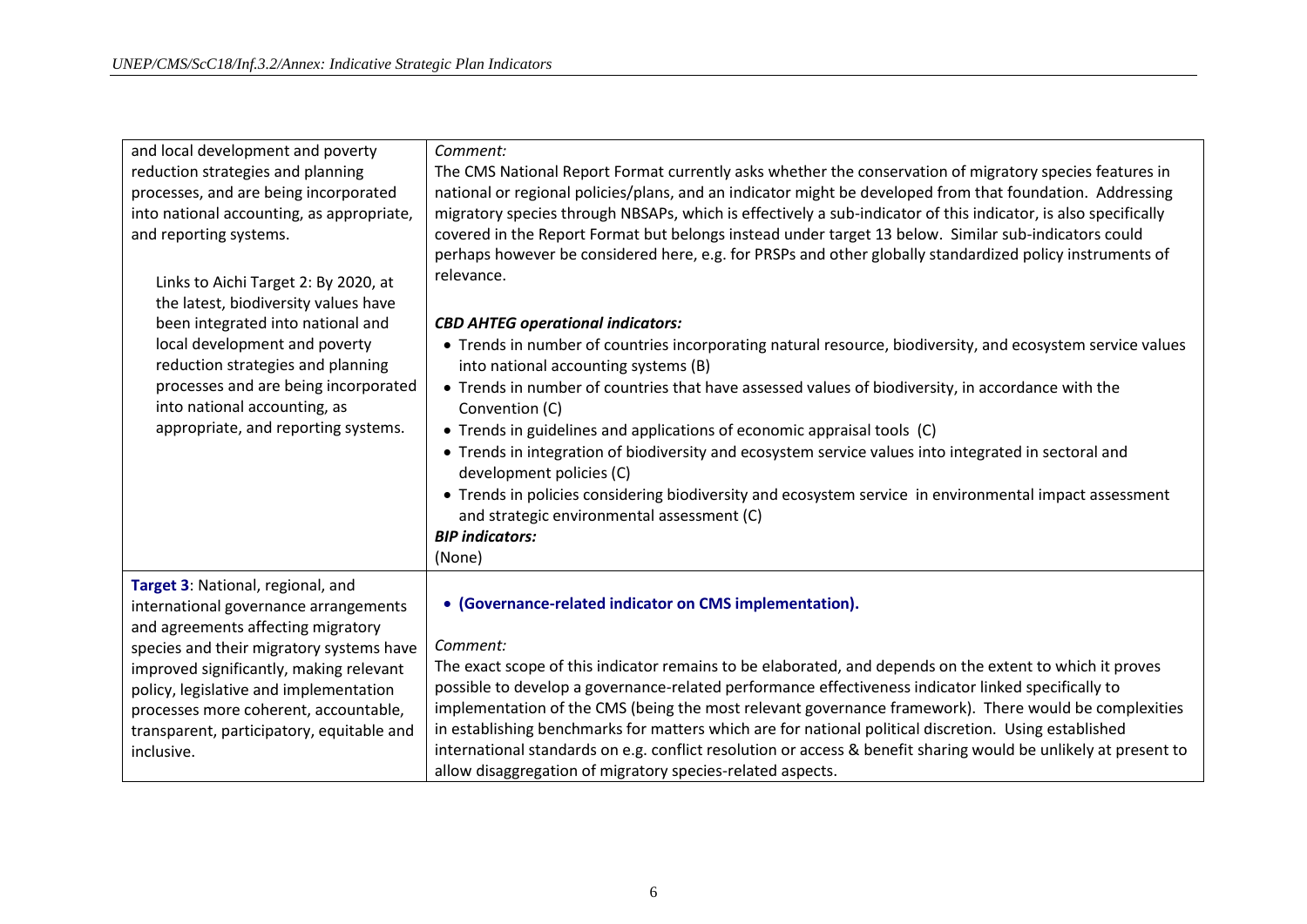| (No link to Aichi Targets)                                                                                                                                                                                                                                                                                                                                                                                                                  | The most promising prospect may lie with the existing encouragement for CMS Parties to establish and<br>operate national liaison systems or committees (target 4.5 in the existing CMS Strategic Plan). The<br>Convention's National Report Format asks a question on this, but at present it is simply a yes/no question as<br>to the existence of such a system or committee.                                                                                                                                                                                                                                                                                                                                                                                  |
|---------------------------------------------------------------------------------------------------------------------------------------------------------------------------------------------------------------------------------------------------------------------------------------------------------------------------------------------------------------------------------------------------------------------------------------------|------------------------------------------------------------------------------------------------------------------------------------------------------------------------------------------------------------------------------------------------------------------------------------------------------------------------------------------------------------------------------------------------------------------------------------------------------------------------------------------------------------------------------------------------------------------------------------------------------------------------------------------------------------------------------------------------------------------------------------------------------------------|
|                                                                                                                                                                                                                                                                                                                                                                                                                                             | <b>CBD AHTEG operational indicators:</b><br>• Trends in policies considering biodiversity and ecosystem services in environmental impact assessment<br>and strategic environmental assessment (C)<br>• Trends in number of countries incorporating natural resource, biodiversity, and ecosystem service values<br>into national accounting systems (B)<br>• Trends in extent to which biodiversity and ecosystem service values are incorporated into organizational<br>accounting and reporting (B)<br>• Trends in protected area condition and/or management effectiveness including more equitable<br>management (A) (decision X/31)<br>• Trends in natural resource conflicts (C)<br><b>BIP</b> indicators:<br>• Ratification status of the Nagoya Protocol |
| Target 4: Incentives, including subsidies,<br>harmful to migratory species, and/or<br>their habitats are eliminated, phased out<br>or reformed in order to minimize or<br>avoid negative impacts, and positive<br>incentives for the conservation of<br>migratory species and their habitats are<br>developed and applied, consistent with<br>engagements under the CMS and other<br>relevant international obligations and<br>commitments. | • (None).<br>Comment:<br>No specific indicator is proposed (unless perhaps there are proxy indicators for discrete taxa that could be<br>used). The migratory species conservation community will want to pay attention to information reported on<br>incentives and biodiversity in general under the two relevant indicators defined by the CBD AHTEG; but it is<br>difficult to see how the data could be meaningfully disaggregated to tell a story that is specific to migratory<br>species. Occasional case studies might be able to do so, but probably not a globally-applicable, regularly-<br>reported indicator.                                                                                                                                      |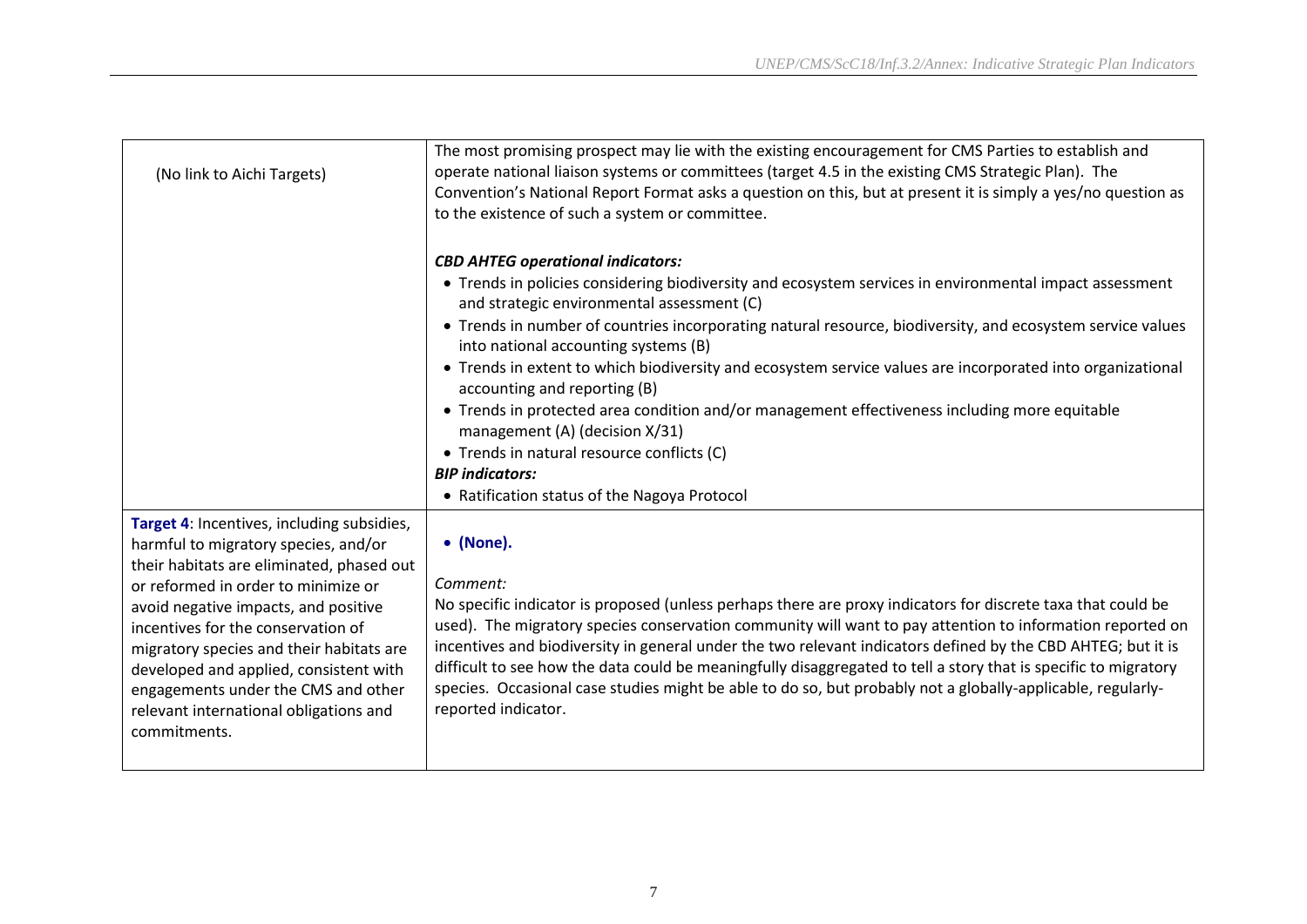| Links to Aichi Target 3: By 2020, at       | <b>CBD AHTEG operational indicators:</b>                                                                     |
|--------------------------------------------|--------------------------------------------------------------------------------------------------------------|
| the latest, incentives, including          | • Trends in the number and value of incentives, including subsidies, harmful to biodiversity, removed,       |
| subsidies, harmful to biodiversity are     | reformed or phased out (B)                                                                                   |
| eliminated, phased out or reformed         | • Trends in identification, assessment and establishment and strengthening of incentives that reward         |
| in order to minimize or avoid              | positive contribution to biodiversity and ecosystem services and penalize adverse impacts (C)                |
| negative impacts, and positive             | <b>BIP</b> indicators:                                                                                       |
| incentives for the conservation and        | (None)                                                                                                       |
| sustainable use of biodiversity are        |                                                                                                              |
| developed and applied, consistent          |                                                                                                              |
| and in harmony with the Convention         |                                                                                                              |
| and other relevant international           |                                                                                                              |
| obligations, taking into account           |                                                                                                              |
| national socio-economic conditions.        |                                                                                                              |
| Target 5: Governments, key sectors and     |                                                                                                              |
| stakeholders at all levels have taken      | • Status of migratory species in trade.                                                                      |
| steps to achieve or have implemented       | • Wild Commodities Index for migratory animals.                                                              |
| plans for sustainable production and       |                                                                                                              |
| consumption, keeping the impacts of        | Comment:                                                                                                     |
| natural resource use on migratory          | These two indicators are proposed as migratory species "cuts" of the corresponding BIP indicators (the first |
| species well within safe ecological limits | of which is said to be ready for use, the second one only newly developed). As well as generating stories    |
| to promote the favourable conservation     | about the species concerned, comparisons will be possible between the migratory species sub-set and the      |
| status of migratory species and maintain   | trends for all species.                                                                                      |
| the quality, integrity, resilience, and    | These indicators address exploitation of migratory animals themselves, and thus do not really speak to the   |
| connectivity of their habitats and         | sense in which the target addresses impacts on such species from exploitation of other resources (that       |
| migratory routes.                          | dimension may have to be caught instead by proxies defined under other targets). Nonetheless they may        |
|                                            | offer useful data on more direct exploitation (and are relevant to cooperation between CMS and CITES).       |
| Links to Aichi Target 4: By 2020, at       | NB the "footprint" indicators listed against this target below are ecosystem-based and do not lend           |
| the latest, Governments, business          | themselves to separating out any specific migratory species storylines.                                      |
| and stakeholders at all levels have        |                                                                                                              |
| taken steps to achieve or have             |                                                                                                              |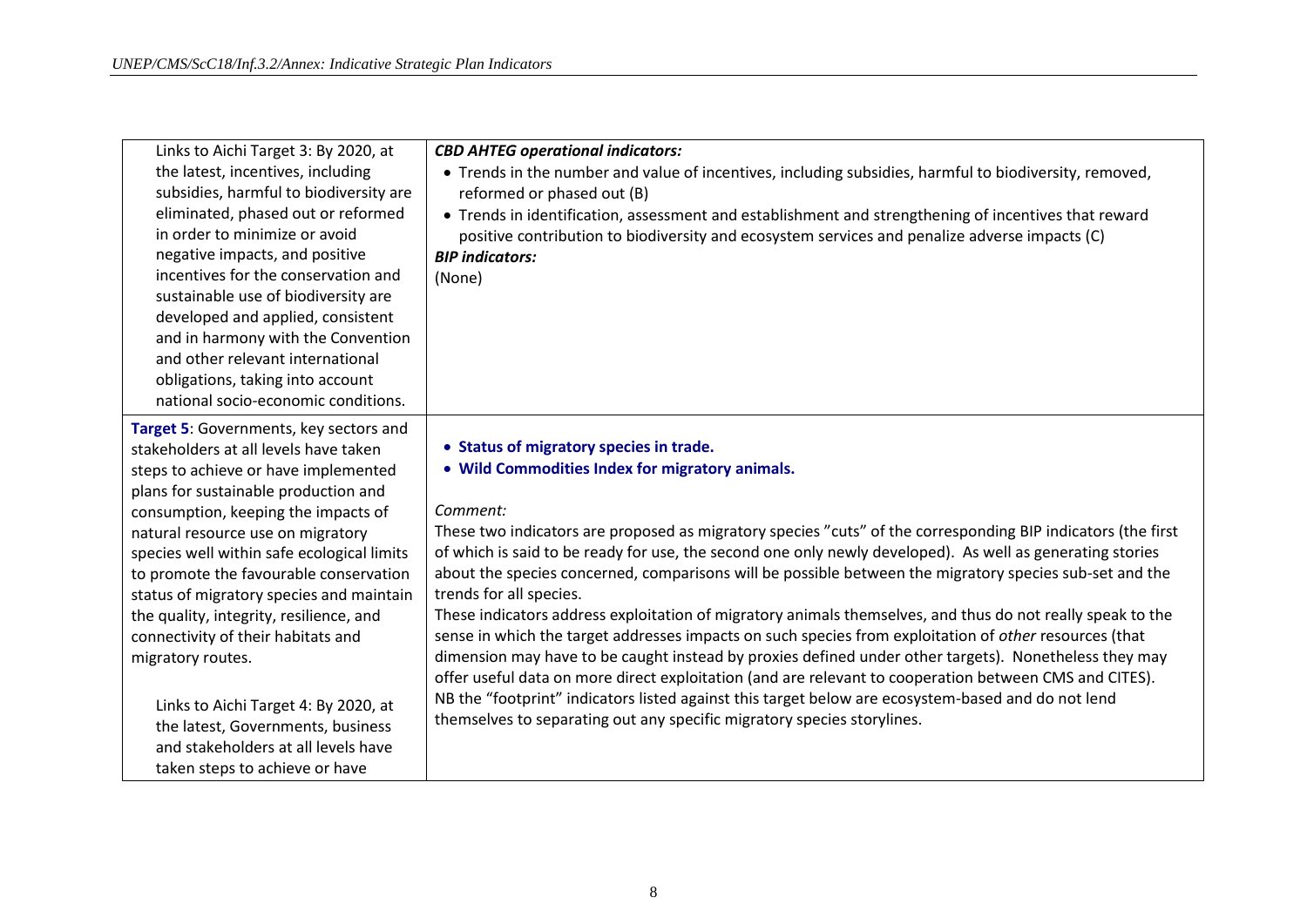| implemented plans for sustainable       | <b>CBD AHTEG operational indicators:</b>                                                                                                   |
|-----------------------------------------|--------------------------------------------------------------------------------------------------------------------------------------------|
| production and consumption and          | • Trends in Ecological Footprint and/or related concepts (A) (decision VII/30 and VIII/15)                                                 |
| have kept the impacts of use of         | • Trends in population and extinction risk of utilized species, including species in trade (A) (also used by                               |
| natural resources well within safe      | CITES)                                                                                                                                     |
| ecological limits.                      | • Trends in extent to which biodiversity and ecosystem service values are incorporated into organizational<br>accounting and reporting (B) |
| Links to Aichi Target 7: By 2020 areas  | • Ecological limits assessed in terms of sustainable production and consumption (C)                                                        |
| under agriculture, aquaculture and      | • Trends in biodiversity of cities (C) (decision X/22)                                                                                     |
| forestry are managed sustainably,       | • Trends in population of forest and agriculture dependent species in production systems (B)                                               |
| ensuring conservation of biodiversity.  | • Trends in production per input (B)                                                                                                       |
|                                         | • Trends in area of forest, agricultural and aquaculture ecosystems under sustainable management (B)<br>(decision VII/30 and VIII/15)      |
|                                         | • Trends in proportion of products derived from sustainable sources (C) (decision VII/30 and VIII/15)                                      |
|                                         | <b>BIP</b> indicators:                                                                                                                     |
|                                         | • Ecological Footprint                                                                                                                     |
|                                         | • Status of species in trade                                                                                                               |
|                                         | • Wild Commodities Index                                                                                                                   |
|                                         | • Area of forest under sustainable management: certification                                                                               |
|                                         | • Area of agricultural ecosystems under sustainable management                                                                             |
| Target 6: Fisheries and hunting have no |                                                                                                                                            |
| significant direct or indirect adverse  | • Proportion of migratory fish stocks in safe biological limits.                                                                           |
| impacts on migratory species, their     |                                                                                                                                            |
| habitats or their migration routes, and | Comment:                                                                                                                                   |
| impacts of fisheries and hunting are    | This indicator is proposed as a migratory species "cut" of the corresponding BIP indicator, which is said (by                              |
| within safe ecological limits.          | both BIP and AHTEG) to be ready for use.                                                                                                   |
|                                         | Monitoring of other aspects of this target, including hunting impacts, may be picked up through indicators                                 |
| Links to Aichi Target 6: By 2020 all    | defined for targets 5, 7 and 8.                                                                                                            |
| fish and invertebrate stocks and        |                                                                                                                                            |
| aquatic plants are managed and          |                                                                                                                                            |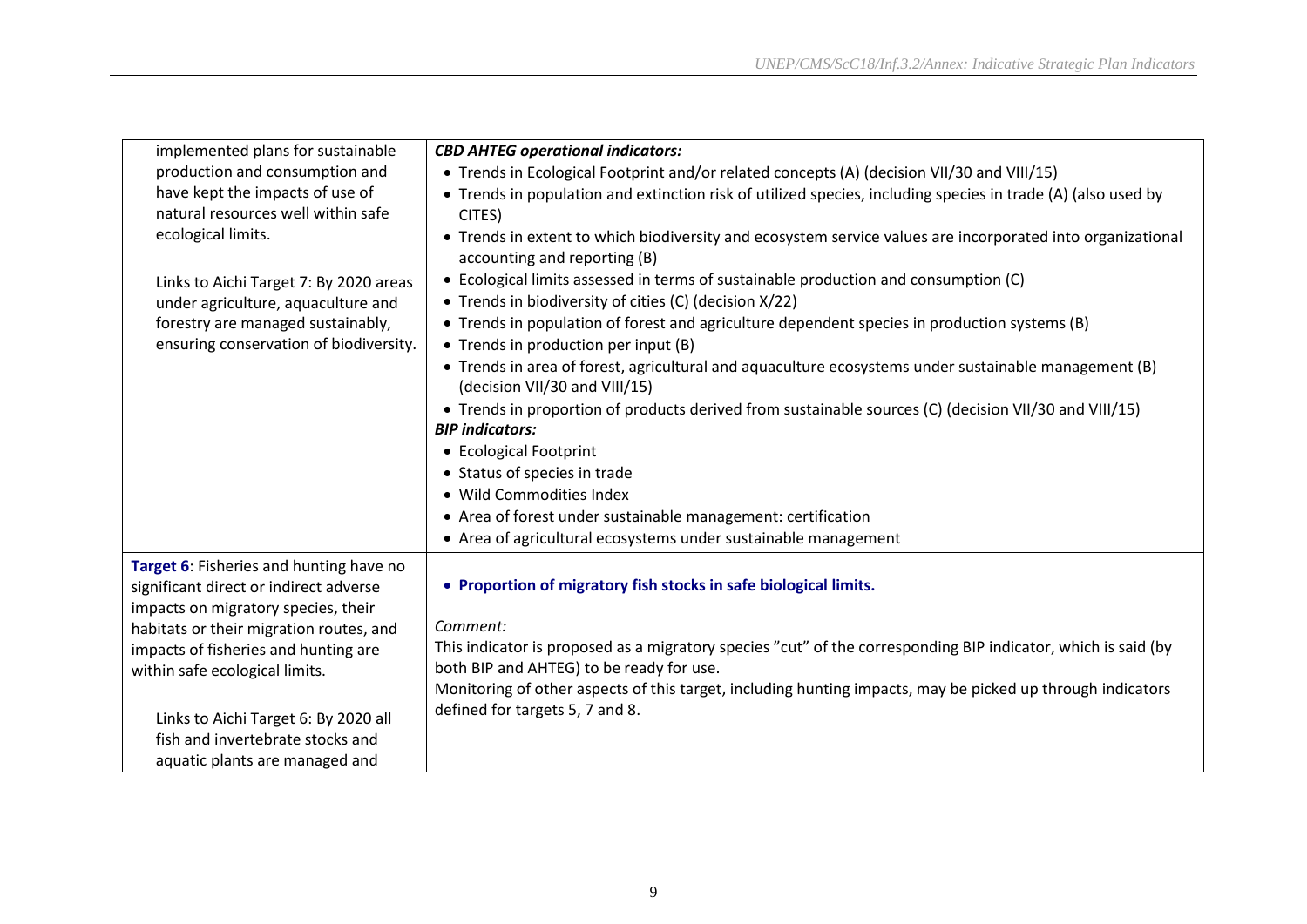| harvested sustainably, legally and      | <b>CBD AHTEG operational indicators:</b>                                                                                                             |
|-----------------------------------------|------------------------------------------------------------------------------------------------------------------------------------------------------|
| applying ecosystem based                | • Trends in extinction risk of target and bycatch aquatic species (A)                                                                                |
| approaches, so that overfishing is      | • Trends in population of target and bycatch aquatic species (A)                                                                                     |
| avoided, recovery plans and             | • Trends in proportion of utilized stocks outside safe biological limits (A) (MDG indicator 7.4)                                                     |
| measures are in place for all depleted  | • Trends in proportion of depleted target and bycatch species with recovery plans (B)                                                                |
| species, fisheries have no significant  | • Trends in area, frequency, and/or intensity of destructive fishing practices (C)                                                                   |
| adverse impacts on threatened           | • Trends in catch per unit effort (C)                                                                                                                |
| species and vulnerable ecosystems       | • Trends in fishing effort capacity (C)                                                                                                              |
| and the impacts of fisheries on         | <b>BIP</b> indicators:                                                                                                                               |
| stocks, species and ecosystems are      | • Wild Commodities Index                                                                                                                             |
| within safe ecological limits.          | • Red List Index                                                                                                                                     |
|                                         | • Living Planet Index                                                                                                                                |
|                                         | • Wild Bird Index                                                                                                                                    |
|                                         | • Marine Trophic Index                                                                                                                               |
|                                         | • Proportion of fish stocks in safe biological limits                                                                                                |
|                                         | • Number of MSC certified fisheries                                                                                                                  |
| Target 7: Multiple anthropogenic        |                                                                                                                                                      |
| pressures have been brought to levels   | • Trends in threats to migratory species.                                                                                                            |
| that are not detrimental to the         |                                                                                                                                                      |
| conservation of migratory species or to | Comment:                                                                                                                                             |
| the functioning, integrity, ecological  | This indicator requires development, but doing so should be a priority, and while the question is complex, it                                        |
| connectivity and resilience of their    | should be possible to generate at least some useful data on a regular basis. Isolating migratory species                                             |
| habitats.                               | threats from existing monitoring systems could be complex, and monitoring trends in e.g. distribution of                                             |
|                                         | "obstacles to migration" may not necessarily be usable proxies for actual impact, so those angles are                                                |
| Links to Aichi Target 8: By 2020,       | problematic. CMS National Reports however generate information on threats specifically relating to                                                   |
| pollution, including from excess        | migrants, and although the information is rough and anecdotal, it may provide a pragmatic entry-point.<br>Several sub-indicators could be envisaged. |
| nutrients, has been brought to levels   | (Extinction risk here is regarded as a state indicator rather than a pressure indicator, so is better considered                                     |
| that are not detrimental to             | under target 8).                                                                                                                                     |
| ecosystem function and biodiversity.    |                                                                                                                                                      |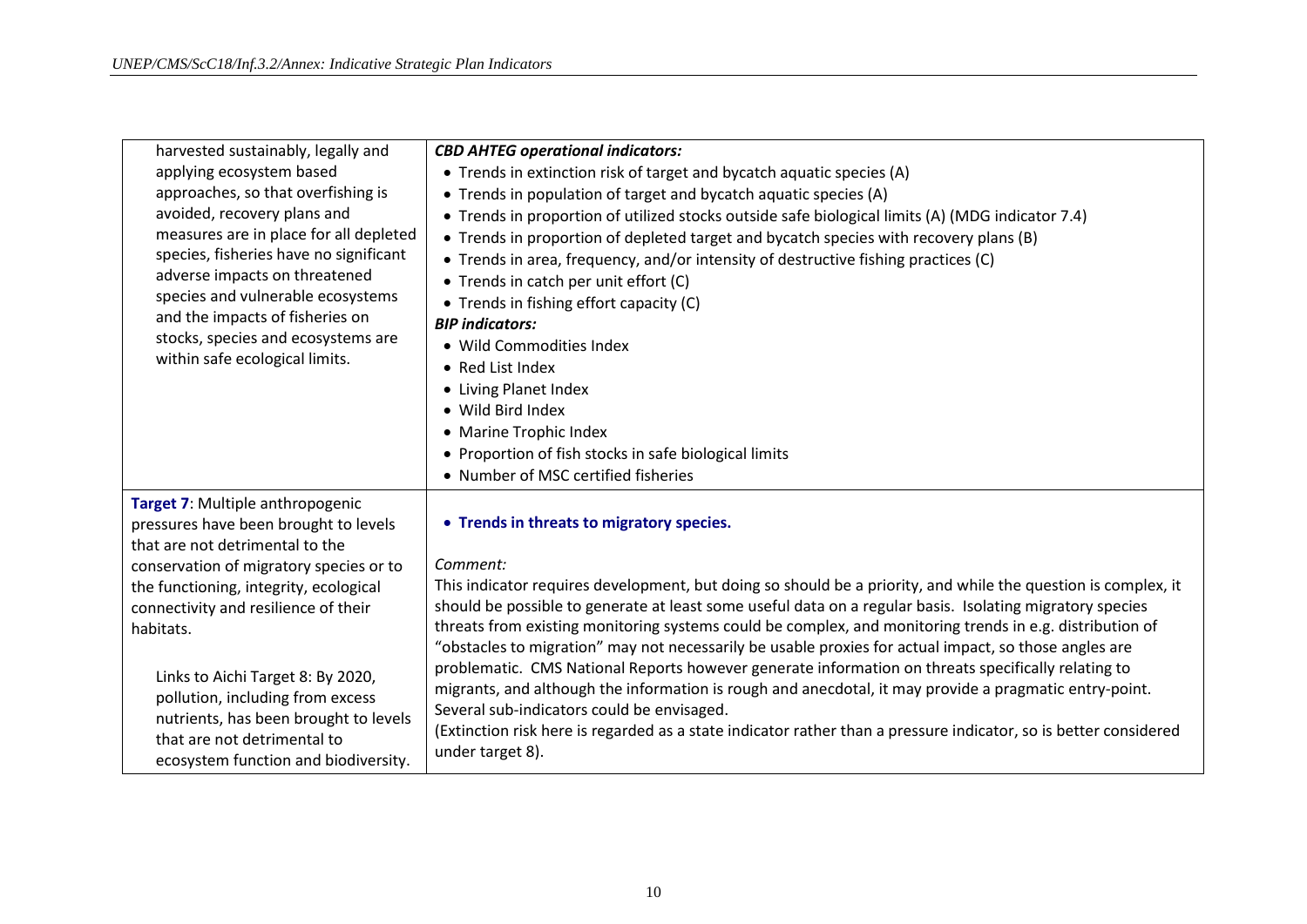| Links to Aichi Target 9: By 2020,        | <b>CBD AHTEG operational indicators:</b>                                                                 |
|------------------------------------------|----------------------------------------------------------------------------------------------------------|
| invasive alien species and pathways      | • Trends in incidence of hypoxic zones and algal blooms (A)                                              |
| are identified and prioritized, priority | • Trends in water quality in aquatic ecosystems (A) (decision VII/30 and VIII/15)                        |
| species are controlled or eradicated,    | • Impact of pollution on extinction risk trends (B)                                                      |
| and measures are in place to manage      | • Trends in pollution deposition rate (B) (decision VII/30 and VIII/15)                                  |
| pathways to prevent their                | • Trends in sediment transfer rates (B)                                                                  |
| introduction and establishment.          | • Trend in emission to the environment of pollutants relevant for biodiversity (C)                       |
|                                          | • Trend in levels of contaminants in wildlife (C)                                                        |
| Links to Aichi target 10: By 2015, the   | • Trends in ozone levels in natural ecosystems (C)                                                       |
| multiple anthropogenic pressures on      | • Trends in proportion of wastewater discharged after treatment (C)                                      |
| coral reefs, and other vulnerable        | • Trends in UV-radiation levels (C)                                                                      |
| ecosystems impacted by climate           | • Trends in nitrogen footprint of consumption activities (C)                                             |
| change or ocean acidification are        | • Trends in the impact of invasive alien species on extinction risk trends (A)                           |
| minimized, so as to maintain their       | • Trends in the economic impacts of selected invasive alien species (B)                                  |
| integrity and functioning.               | • Trends in number of invasive alien species (B) (decision VII/30 and VIII/15)                           |
|                                          | • Trends in policy responses, legislation and management plans to control and prevent spread of invasive |
|                                          | alien species (B)                                                                                        |
|                                          | • Trends in incidence of wildlife diseases caused by invasive alien species (C)                          |
|                                          | • Trends in invasive alien species pathways management (C)                                               |
|                                          | • Extinction risk trends of coral and reef fish (A)                                                      |
|                                          | • Trends in climate change impacts on extinction risk (B)                                                |
|                                          | • Trends in coral reef condition (B)                                                                     |
|                                          | • Trends in extent, and rate of shifts of boundaries, of vulnerable ecosystems (B)                       |
|                                          | • Trends in climatic impacts on community composition (C)                                                |
|                                          | • Trends in climatic impacts on population trends (C)                                                    |
|                                          | <b>BIP</b> indicators:                                                                                   |
|                                          | • Water Quality Index for Biodiversity                                                                   |
|                                          | • Nitrogen deposition                                                                                    |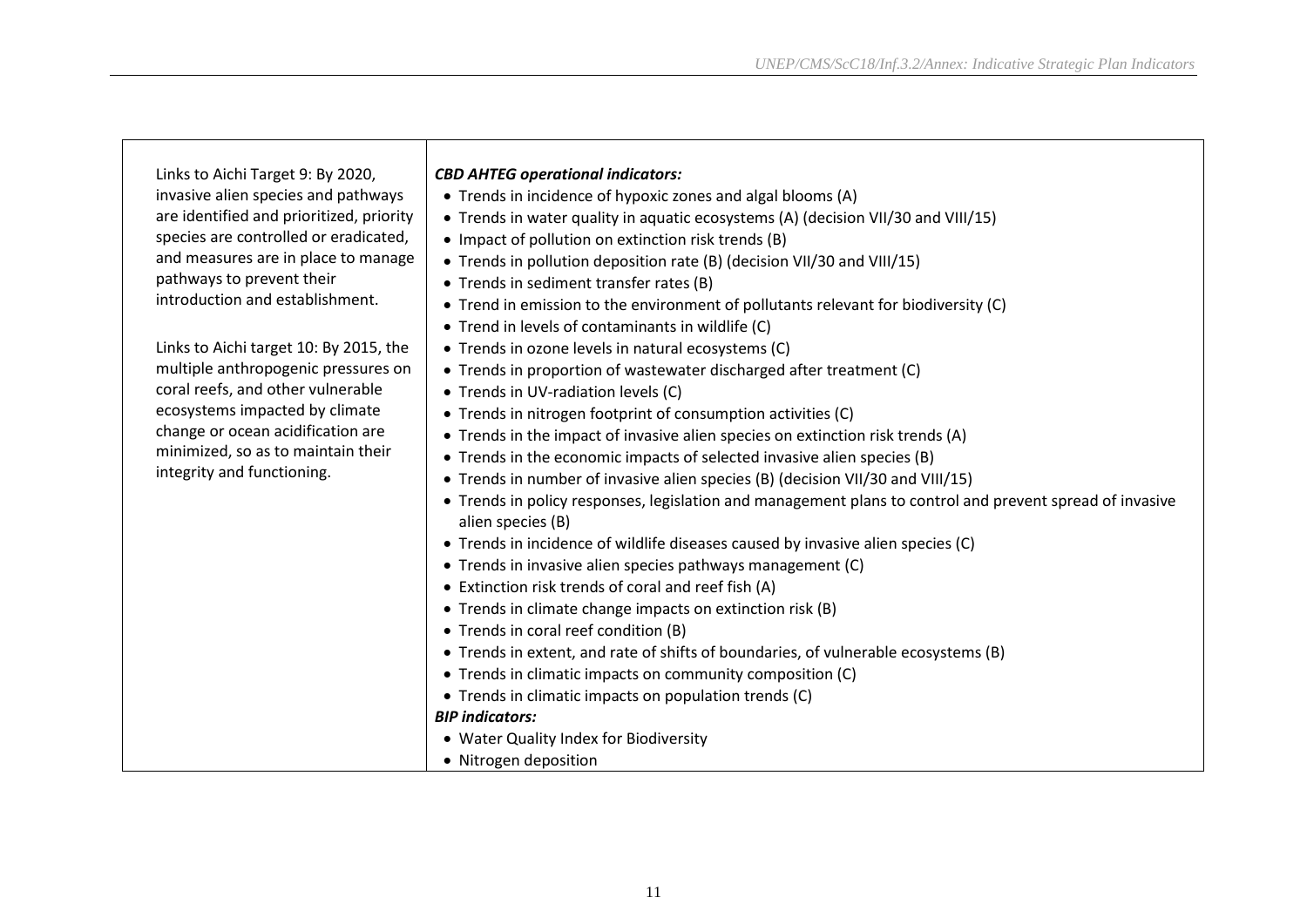|                                                                                                                                                                                                                       | • Loss of reactive nitrogen to the environment                                                                                                                                                                                                                                                                                                                                                                                                                                                                                                                                                                                                                                                                                                                                                                                                      |
|-----------------------------------------------------------------------------------------------------------------------------------------------------------------------------------------------------------------------|-----------------------------------------------------------------------------------------------------------------------------------------------------------------------------------------------------------------------------------------------------------------------------------------------------------------------------------------------------------------------------------------------------------------------------------------------------------------------------------------------------------------------------------------------------------------------------------------------------------------------------------------------------------------------------------------------------------------------------------------------------------------------------------------------------------------------------------------------------|
|                                                                                                                                                                                                                       | • Trends in invasive alien species                                                                                                                                                                                                                                                                                                                                                                                                                                                                                                                                                                                                                                                                                                                                                                                                                  |
|                                                                                                                                                                                                                       | • Red List Index                                                                                                                                                                                                                                                                                                                                                                                                                                                                                                                                                                                                                                                                                                                                                                                                                                    |
|                                                                                                                                                                                                                       | • Ocean Health Index                                                                                                                                                                                                                                                                                                                                                                                                                                                                                                                                                                                                                                                                                                                                                                                                                                |
|                                                                                                                                                                                                                       | • Cumulative human impacts on marine ecosystems                                                                                                                                                                                                                                                                                                                                                                                                                                                                                                                                                                                                                                                                                                                                                                                                     |
| Target 8: The conservation status of<br>threatened migratory species has<br>considerably improved throughout their<br>range.                                                                                          | • Red List Index for migratory species.<br>• Living Planet Index for migratory species.<br>. Wild Bird Index for migratory birds.<br>• Trends in distribution of migratory species.                                                                                                                                                                                                                                                                                                                                                                                                                                                                                                                                                                                                                                                                 |
| Links to Aichi Target 12: By 2020 the<br>extinction of known threatened<br>species has been prevented and their<br>conservation status, particularly of<br>those most in decline, has been<br>improved and sustained. | Comment<br>The first three indicators proposed here are seemingly feasible sub-sets of existing indicators currently in<br>operation. Reporting should be designed so as to relate specifically (where appropriate) to the CMS<br>Appendices. The fourth proposed indicator is based on a CBD "priority to be developed", and addresses the<br>key element of favourable status for migrants which relates to maintenance of range. Graduated<br>measurement of this for most species will be difficult; but a crude index to begin with could be built on a<br>basis of changes in the regularly-maintained CMS lists of Range States for Annex-listed species (unlikely to<br>show any but the most drastic and time-lagged changes; but the method could be adapted for use for<br>example at the level of sub-national administrative regions). |
|                                                                                                                                                                                                                       | <b>CBD AHTEG operational indicators:</b><br>• Extinction risk trends of habitat dependent species in each major habitat type (A)<br>• Trends in abundance of selected species (A) (decision VII/30 and VIII/15) (UNCCD indicator)<br>• Trends in extinction risk of species (A) (decision VII/30 and VIII/15) (MDG indicator 7.7) (also used by CMS)<br>• Trends in distribution of selected species (B) (decision VII/30 and VIII/15) (also used by UNCCD)<br><b>BIP</b> indicators:<br>• Red List Index<br>• Living Planet Index                                                                                                                                                                                                                                                                                                                  |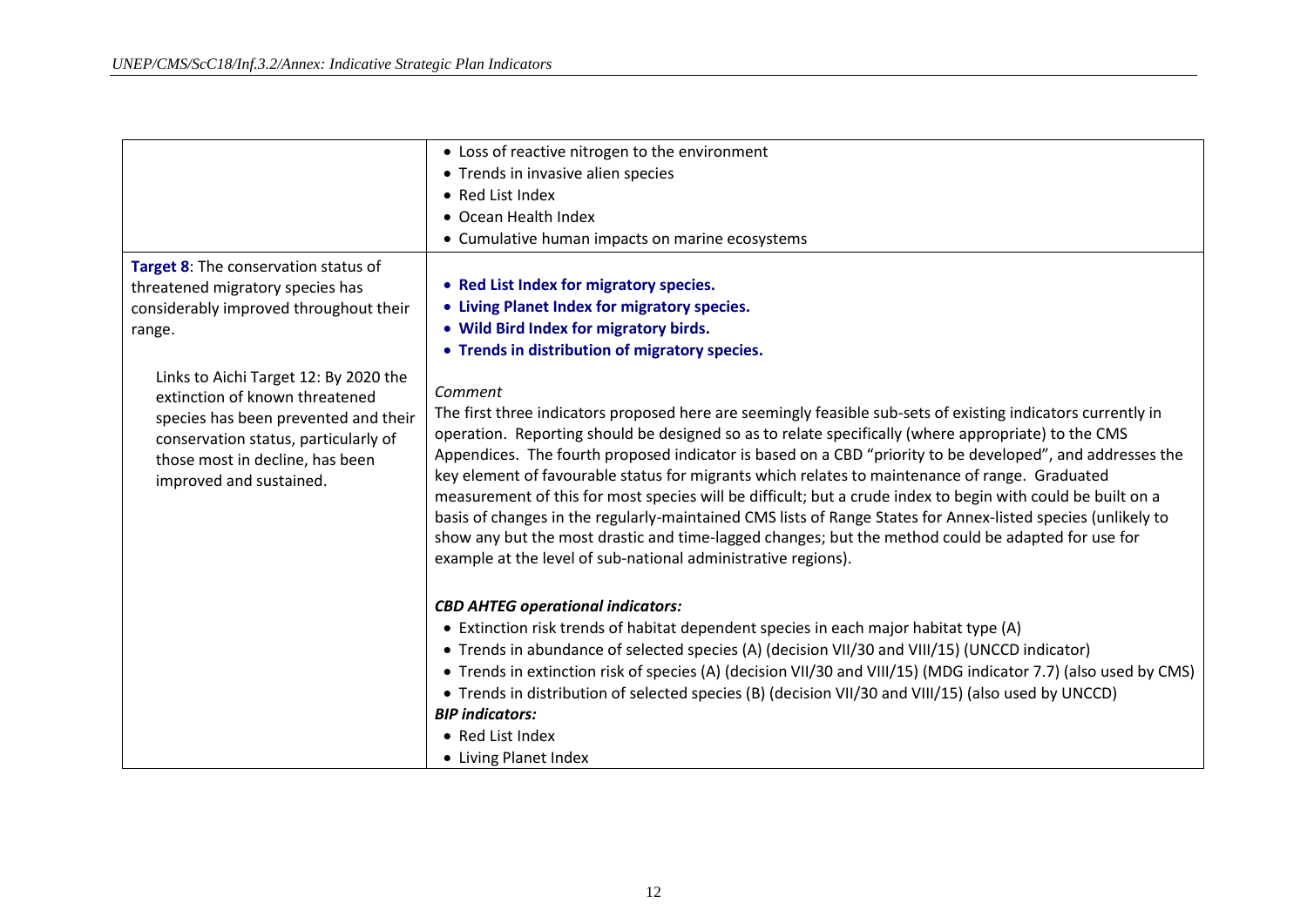|                                                                                                                                                                       | • Wild Bird Index                                                                                                                                                                                                                                                                                                                                                                                                                                         |
|-----------------------------------------------------------------------------------------------------------------------------------------------------------------------|-----------------------------------------------------------------------------------------------------------------------------------------------------------------------------------------------------------------------------------------------------------------------------------------------------------------------------------------------------------------------------------------------------------------------------------------------------------|
|                                                                                                                                                                       | • Wildlife Picture Index                                                                                                                                                                                                                                                                                                                                                                                                                                  |
| Target 9: International action and<br>cooperation between States for the<br>conservation and effective management<br>of migratory species fully reflects a            | (Indicator based on range-related coverage of migratory species agreements and other concerted<br>$\bullet$<br>actions between States)                                                                                                                                                                                                                                                                                                                    |
| migratory systems approach, in which all<br>States sharing responsibility for the<br>species concerned engage in such<br>actions in a concerted way.                  | Comment<br>This indicator requires development. A large component of it (though no necessarily all) could begin from<br>existing information on the ratification status of CMS Family Agreements and formal Concerted and<br>Cooperative Actions in the framework of the CMS. To operationalize the indicator for this target however<br>will require the additional step of relating this information to data on species ranges, since the purpose is to |
| (No link to Aichi Targets)                                                                                                                                            | show completeness of international participation in respect of each of the species concerned. Much range<br>data is already collated under CMS auspices at the level of Range State lists, which should make this possible.                                                                                                                                                                                                                               |
|                                                                                                                                                                       | <b>CBD AHTEG operational indicators:</b>                                                                                                                                                                                                                                                                                                                                                                                                                  |
|                                                                                                                                                                       | • Trends in representative coverage of protected areas and other area based approaches, including sites of<br>particular importance for biodiversity, and of terrestrial, marine and inland water systems (A) (decision<br>VII/30 and VIII/15)                                                                                                                                                                                                            |
|                                                                                                                                                                       | • Trends in extent of marine protected areas, coverage of key biodiversity areas and management<br>effectiveness (A)                                                                                                                                                                                                                                                                                                                                      |
|                                                                                                                                                                       | • Trends in the connectivity of protected and other area based approaches integrated into land and<br>seascapes (B) (decision VII/30 and VIII/15)                                                                                                                                                                                                                                                                                                         |
|                                                                                                                                                                       | <b>BIP</b> indicators:                                                                                                                                                                                                                                                                                                                                                                                                                                    |
|                                                                                                                                                                       | (None)                                                                                                                                                                                                                                                                                                                                                                                                                                                    |
| Target 10: All key habitats and sites for<br>migratory species are identified and<br>included in area-based conservation<br>measures so as to maintain their quality, | • Trends in conservation status, including connectivity, of identified habitats of key importance for<br>migratory species.<br>• Coverage of key habitats for migratory species in protected areas.                                                                                                                                                                                                                                                       |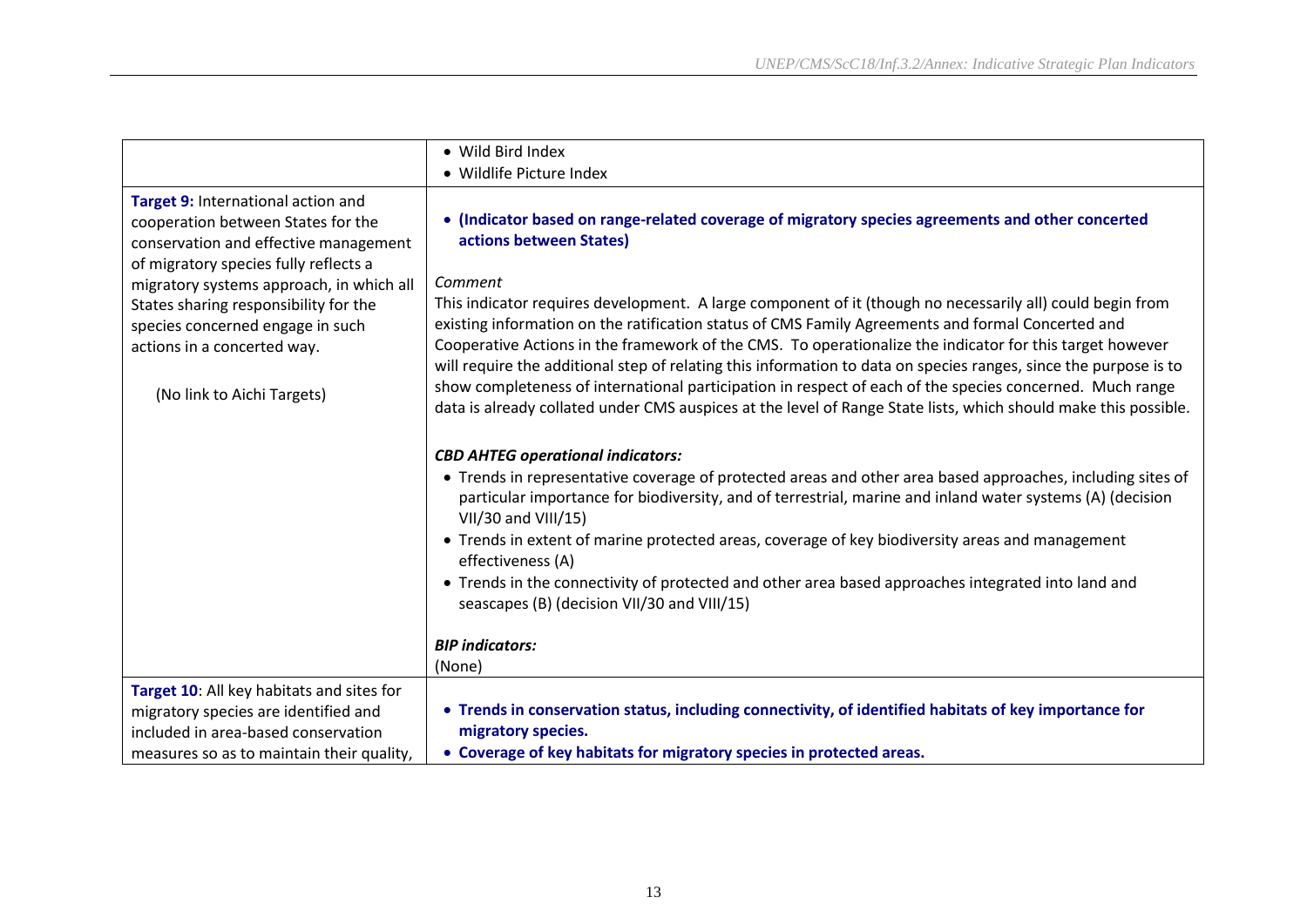| • Management effectiveness of areas protected specifically for migratory species.                                                                                                                                                                                                                                                                                                                                                                                                                                                                                                                                                                                                                                                                                                                                                                                                                         |
|-----------------------------------------------------------------------------------------------------------------------------------------------------------------------------------------------------------------------------------------------------------------------------------------------------------------------------------------------------------------------------------------------------------------------------------------------------------------------------------------------------------------------------------------------------------------------------------------------------------------------------------------------------------------------------------------------------------------------------------------------------------------------------------------------------------------------------------------------------------------------------------------------------------|
|                                                                                                                                                                                                                                                                                                                                                                                                                                                                                                                                                                                                                                                                                                                                                                                                                                                                                                           |
| Comment:                                                                                                                                                                                                                                                                                                                                                                                                                                                                                                                                                                                                                                                                                                                                                                                                                                                                                                  |
| The first of these three indicators will require development. Its feasibility poses challenges, such as devising<br>a valid method for systematically identifying habitats with this specific relevance, deciding how to measure<br>changes in connectivity, and relating this meaningfully to impacts on migratory species.<br>Indicators of fragmentation of forests and rivers are already under discussion in a wider biodiversity context,<br>but translating these into effects on migration is difficult.<br>The migratory species conservation community will want to pay attention to information reported on more<br>general indicators of particular habitat types and ecosystem trends which are associated with the<br>corresponding Aichi Target, but there appears to be no good rationale upon which to propose a "cut" of any<br>of those which could isolate migratory species factors. |
| Concerning the second and third issues listed above, it may be possible to develop some kind of indicators as<br>sub-sets of the corresponding three more generic BIP indicators, which are all classed as ready for use (with<br>the "coverage" and "overlays" BIP indicators both contributing to the first of the two MS proposals above).<br>Isolating the components that relate specifically to migratory species however will require work, and is likely<br>to be challenging.<br>Further elaboration of an approach to this also depends on addressing issues relating to absent or uncertain<br>baselines for the quantitative elements of the corresponding Aichi target, and for the totality for sites<br>regarded as critically important for migratory species.                                                                                                                            |
| <b>CBD AHTEG operational indicators:</b>                                                                                                                                                                                                                                                                                                                                                                                                                                                                                                                                                                                                                                                                                                                                                                                                                                                                  |
| • Trends in extent of selected biomes, ecosystems and habitats (A) (decision VII/30 and VIII/15)<br>• Population trends of habitat dependent species in each major habitat type (A)<br>• Trends in proportion of degraded/threatened habitats (B)<br>• Trends in fragmentation of natural habitats (B) (decision VII/30 and VIII/15)<br>• Trends in condition and vulnerability of ecosystems (C)<br>• Trends in the proportion of natural habitats converted (C)<br>• Trends in primary productivity (C)<br>• Trends in proportion of land affected by desertification (C) (also used by UNCCD)                                                                                                                                                                                                                                                                                                          |
|                                                                                                                                                                                                                                                                                                                                                                                                                                                                                                                                                                                                                                                                                                                                                                                                                                                                                                           |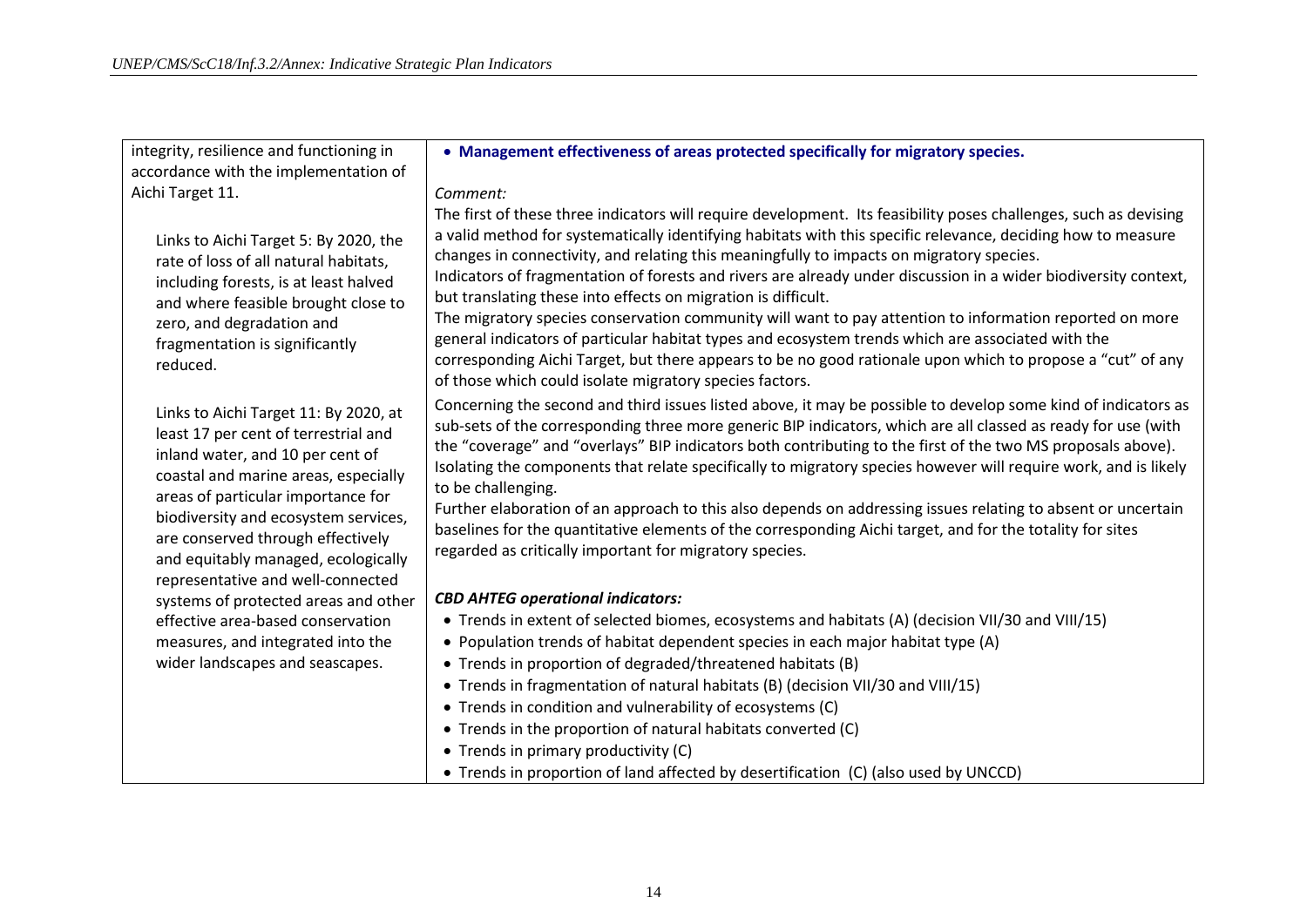|                                                                            | • Status and trends in extent and condition of habitats that provide carbon storage (A)                                                                                                                                                        |
|----------------------------------------------------------------------------|------------------------------------------------------------------------------------------------------------------------------------------------------------------------------------------------------------------------------------------------|
|                                                                            | • Population trends of forest-dependent species in forests under restoration (C)                                                                                                                                                               |
|                                                                            | • Trends in extent of marine protected areas, coverage of key biodiversity areas and management<br>effectiveness (A)                                                                                                                           |
|                                                                            | • Trends in protected area condition and/or management effectiveness including more equitable<br>management (A) (decision X/31)                                                                                                                |
|                                                                            | • Trends in representative coverage of protected areas and other area based approaches, including sites of<br>particular importance for biodiversity, and of terrestrial, marine and inland water systems (A) (decision<br>VII/30 and VIII/15) |
|                                                                            | • Trends in the connectivity of protected and other area based approaches integrated into land and<br>seascapes (B) (decision VII/30 and VIII/15)                                                                                              |
|                                                                            | • Trends in the delivery of ecosystem services and equitable benefits from protected areas (C)<br><b>BIP</b> indicators:                                                                                                                       |
|                                                                            | • Red List Index                                                                                                                                                                                                                               |
|                                                                            | • Extent of forests & forest types                                                                                                                                                                                                             |
|                                                                            | • Extent of marine habitats                                                                                                                                                                                                                    |
|                                                                            | • Living Planet Index                                                                                                                                                                                                                          |
|                                                                            | • Wild Bird Index                                                                                                                                                                                                                              |
|                                                                            | • Area of forest under sustainable management: degradation & deforestation                                                                                                                                                                     |
|                                                                            | • Forest fragmentation                                                                                                                                                                                                                         |
|                                                                            | • River fragmentation & flow regulation                                                                                                                                                                                                        |
|                                                                            | • Wildlife Picture Index                                                                                                                                                                                                                       |
|                                                                            | • Management effectiveness of protected areas                                                                                                                                                                                                  |
|                                                                            | • Coverage of protected areas                                                                                                                                                                                                                  |
|                                                                            | • Protected area overlays with biodiversity                                                                                                                                                                                                    |
| Target 11: Migratory species and their<br>habitats which provide important | • Trends in delivery of ecosystem services directly dependent on migratory species.                                                                                                                                                            |
| ecosystem services are maintained at or                                    |                                                                                                                                                                                                                                                |
| restored to favourable conservation                                        | Comment:                                                                                                                                                                                                                                       |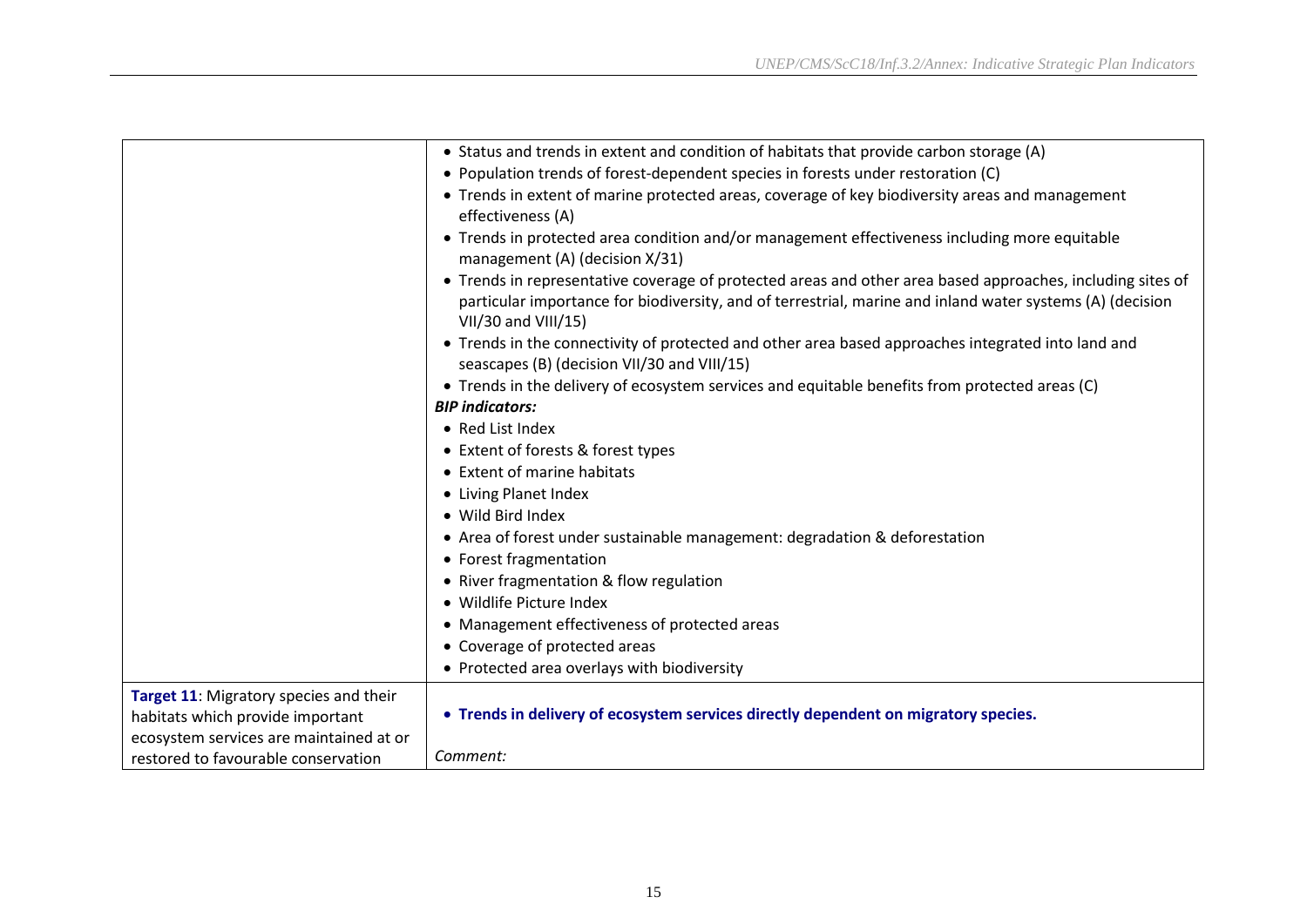| status, taking into account the needs of                                     | The proposed indicator is a composite of the most relevant components of the CBD and BIP indicators which                                      |
|------------------------------------------------------------------------------|------------------------------------------------------------------------------------------------------------------------------------------------|
| women, indigenous and local                                                  | are matched to the Aichi target that corresponds to this proposed migratory species target, and which                                          |
| communities, and the poor and                                                | include some that are ready for use and some that are in development. Work would be required to define                                         |
| vulnerable.                                                                  | relevant selected services, to isolate and specify cause-effect dependence on named migratory species, and                                     |
|                                                                              | to devise parameters for measurement that are linked to this dependence and do not simply repeat the                                           |
| Links to Aichi Target 14: By 2020,                                           | species-status assessments which are already the subject of target 8 above. The proposal addresses this by                                     |
| ecosystems that provide essential                                            | aiming to measure benefits that are derived by people rather than the status of the species, although this                                     |
| services, including services related to                                      | extrapolates slightly beyond the strict scope of the target (which goes only as far as securing the potential for                              |
| water, and contribute to health,                                             | benefit).                                                                                                                                      |
|                                                                              |                                                                                                                                                |
| livelihoods and well-being, are                                              |                                                                                                                                                |
| restored and safeguarded, taking into                                        | <b>CBD AHTEG operational indicators:</b>                                                                                                       |
| account the needs of women,                                                  | • Trends in benefits that humans derive from selected ecosystem services (A)                                                                   |
| indigenous and local communities,                                            | • Trends in proportion of the population using improved water services (A) (MDG indicator 7.8 and 7.9)                                         |
| and the poor and vulnerable.                                                 | • Trends in proportion of total freshwater resources used (A) (MDG indicator 7.5)                                                              |
|                                                                              | • Population trends and extinction risk trends of species that provide ecosystem services (A)                                                  |
| Link to Aichi Target 15: By 2020,                                            | • Trends in delivery of multiple ecosystem services (B)                                                                                        |
| ecosystem resilience and the                                                 | • Trends in economic and non-economic values value of selected ecosystem services (B)                                                          |
| contribution of biodiversity to carbon<br>stocks have been enhanced, through | • Trends in health and wellbeing of communities who depend directly on local ecosystem goods and<br>services (B) (decision VII/30 and VIII/15) |
| conservation and restoration,                                                | • Trends in human and economic losses due to water or natural resource related disasters (B)                                                   |
|                                                                              |                                                                                                                                                |
| thereby contributing to climate                                              | • Trends in nutritional contribution of biodiversity: Food composition (B) (decision VII/30 and VIII/15)                                       |
| change mitigation and adaptation                                             | • Trends in area of degraded ecosystems restored or being restored B)                                                                          |
| and to combating desertification.                                            | • Trends in incidence of emerging zoonotic diseases (C)                                                                                        |
|                                                                              | • Trends in inclusive wealth (C)                                                                                                               |
|                                                                              | • Trends in nutritional contribution of biodiversity: Food consumption (C) (decision VII/30 and VIII/15)                                       |
|                                                                              | • Trends in prevalence of underweight children under-five years of age (C) (MDG indicator 1.8)                                                 |
|                                                                              | • Trends in natural resource conflicts (C)                                                                                                     |
|                                                                              | • Trends in the condition of selected ecosystem services (C)                                                                                   |
|                                                                              | • Trends in biocapacity (C)                                                                                                                    |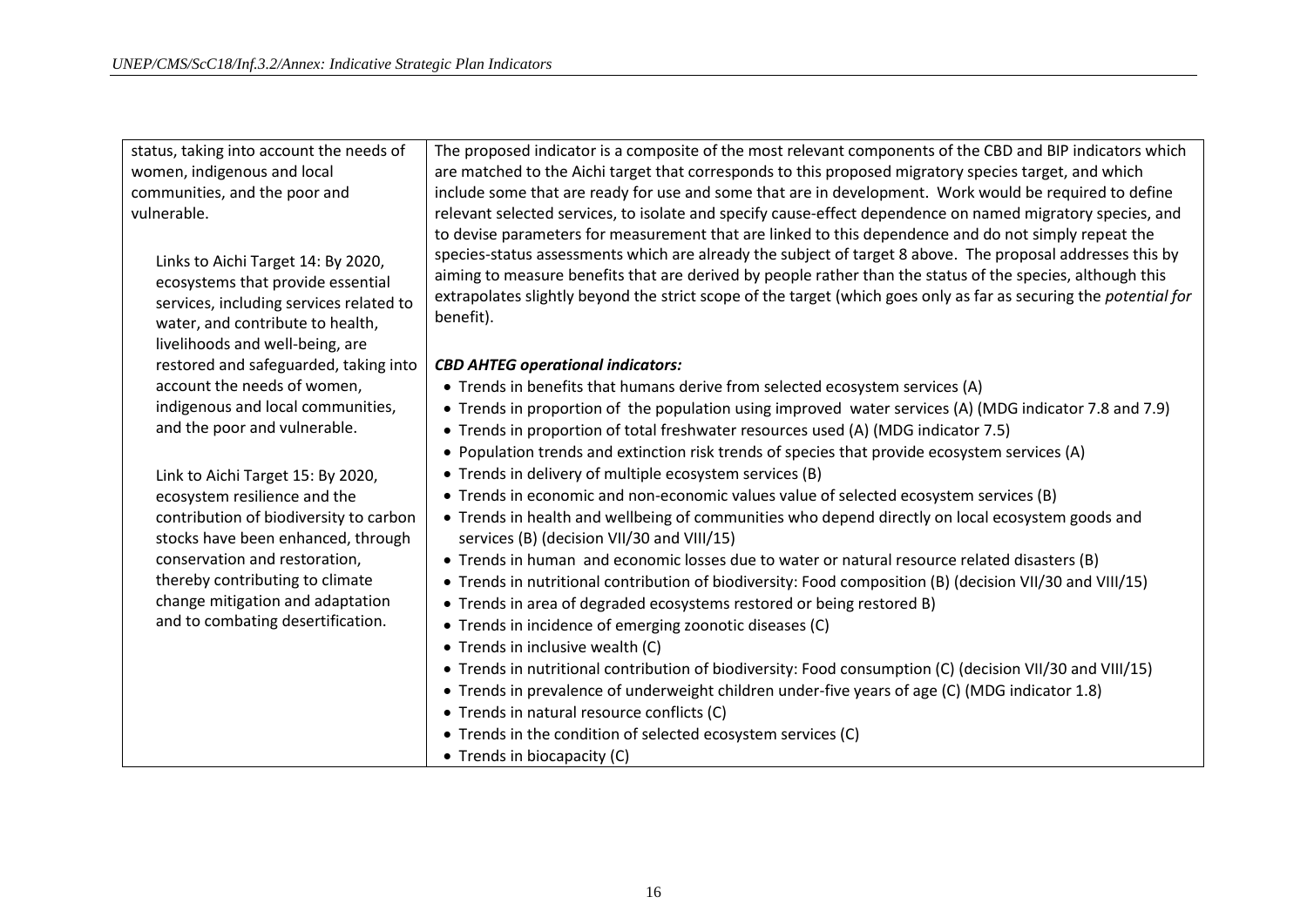|                                           | • Status and trends in extent and condition of habitats that provide carbon storage (A)                      |
|-------------------------------------------|--------------------------------------------------------------------------------------------------------------|
|                                           | • Population trends of forest-dependent species in forests under restoration (C)                             |
|                                           | <b>BIP</b> indicators:                                                                                       |
|                                           | • Red List Index                                                                                             |
|                                           | • Biodiversity for food & medicine                                                                           |
|                                           | • Health & wellbeing of communities directly dependent on ecosystem goods & services                         |
|                                           | • Nutrition indicators for biodiversity                                                                      |
| Target 12: The genetic diversity of wild  |                                                                                                              |
| populations of migratory species is       | • Trends in genetic diversity of selected species.                                                           |
| safeguarded, and strategies have been     |                                                                                                              |
| developed and implemented for             | Comment:                                                                                                     |
| minimizing genetic erosion.               | Methods for defining, measuring and monitoring genetic diversity in this context, as well as deciding which  |
|                                           | species should/could feasibly be the subject of this indicator, will need to be worked out.                  |
| Links to Aichi Target 13: By 2020, the    |                                                                                                              |
| genetic diversity of cultivated plants    | <b>CBD AHTEG operational indicators:</b>                                                                     |
| and farmed and domesticated               | • Trends in genetic diversity of cultivated plants, and farmed and domesticated animals and their wild       |
| animals and of wild relatives is          | relatives (B) (decision VII/30 and VIII/15)                                                                  |
| maintained, and strategies have been      | • Trends in number of effective policy mechanisms implemented to reduce genetic erosion and safeguard        |
| developed and implemented for             | genetic diversity related to plant and animal genetic resources (B)                                          |
| minimizing genetic erosion and            | • Trends in genetic diversity of selected species (C)                                                        |
| safeguarding their genetic diversity.     | <b>BIP</b> indicators:                                                                                       |
|                                           | • Ex-situ crop collections                                                                                   |
|                                           | • Genetic diversity of terrestrial domesticated animals                                                      |
| Target 13: Priorities for effective       |                                                                                                              |
| management and conservation of            | . Trends in integration of migratory species concerns in National Biodiversity Strategies and Action Plans.  |
| migratory species and migratory systems   |                                                                                                              |
| have been included in the development     | Comment:                                                                                                     |
| and implementation of national            | Target 13 is effectively a sub-target of target 2 above, and the indicator would therefore operate as a sub- |
| biodiversity strategies and action plans, | indicator of the indicator proposed there.                                                                   |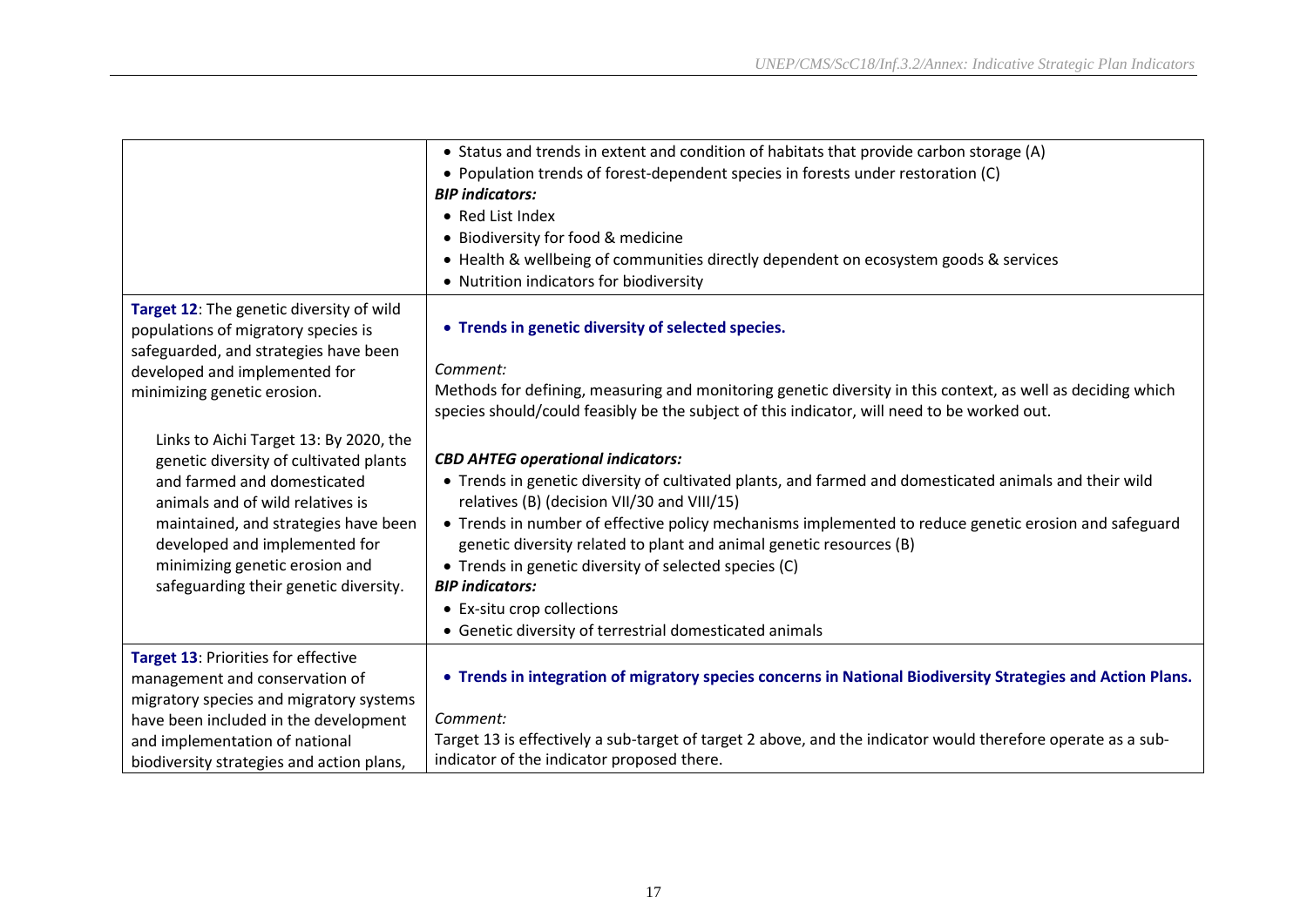| where relevant, with reference to<br>regional CMS agreements and action | The CMS National Report Format currently asks whether migratory species are addressed by each country's<br>NBSAP, and an indicator might be developed from that foundation. |
|-------------------------------------------------------------------------|-----------------------------------------------------------------------------------------------------------------------------------------------------------------------------|
| plans and their regional implementation<br>bodies.                      |                                                                                                                                                                             |
|                                                                         | <b>CBD AHTEG operational indicators:</b>                                                                                                                                    |
|                                                                         | • Trends in implementation of National Biodiversity Strategies and Action Plans, including development,                                                                     |
| Links to Aichi Target 17: By 2015 each                                  | comprehensiveness, adoption and implementation (B)                                                                                                                          |
| Party has developed, adopted as a                                       | <b>BIP</b> indicators:                                                                                                                                                      |
| policy instrument, and has<br>commenced implementing an                 | • Status of NBSAPs                                                                                                                                                          |
| effective, participatory and updated                                    |                                                                                                                                                                             |
| national biodiversity strategy and                                      |                                                                                                                                                                             |
| action plan.                                                            |                                                                                                                                                                             |
| Target 14: The traditional knowledge,                                   |                                                                                                                                                                             |
| innovations and practices of indigenous                                 | • Trends in the degree to which traditional knowledge and practices are respected through: full                                                                             |
| and local communities relevant for the                                  | integration, participation and safeguards in national implementation of the Strategic Plan for Migratory                                                                    |
| conservation and sustainable use of                                     | <b>Species.</b>                                                                                                                                                             |
| migratory species, their habitats and                                   |                                                                                                                                                                             |
| migratory systems, and their customary                                  | Comment:                                                                                                                                                                    |
| sustainable use of biological resources,                                | This indicator is modelled on one of the CBD AHTEG proposals for the corresponding Aichi Target (listed as a                                                                |
| are respected, subject to national                                      | "priority for development"), but here referring to the Migratory Species Plan rather than the Biodiversity                                                                  |
| legislation and relevant international                                  | Plan. The "knowledge and practices" at issue would similarly need to be more specific to migratory species                                                                  |
| obligations, with the full and effective                                | matters.                                                                                                                                                                    |
| participation of indigenous and local                                   | The most pragmatic way to develop this indicator might be to add a question to the CMS National Report                                                                      |
| communities, thereby contributing to                                    | Format (accepting that this method will give an incomplete picture, given that the target applies equally to                                                                |
| the favourable conservation status of                                   | non-CMS Party countries).                                                                                                                                                   |
| migratory species and the ecological                                    |                                                                                                                                                                             |
| connectivity and resilience of their<br>habitats.                       | <b>CBD AHTEG operational indicators:</b>                                                                                                                                    |
|                                                                         | • Trends in land-use change and land tenure in the traditional territories of indigenous and local<br>communities (B) (decision X/43)                                       |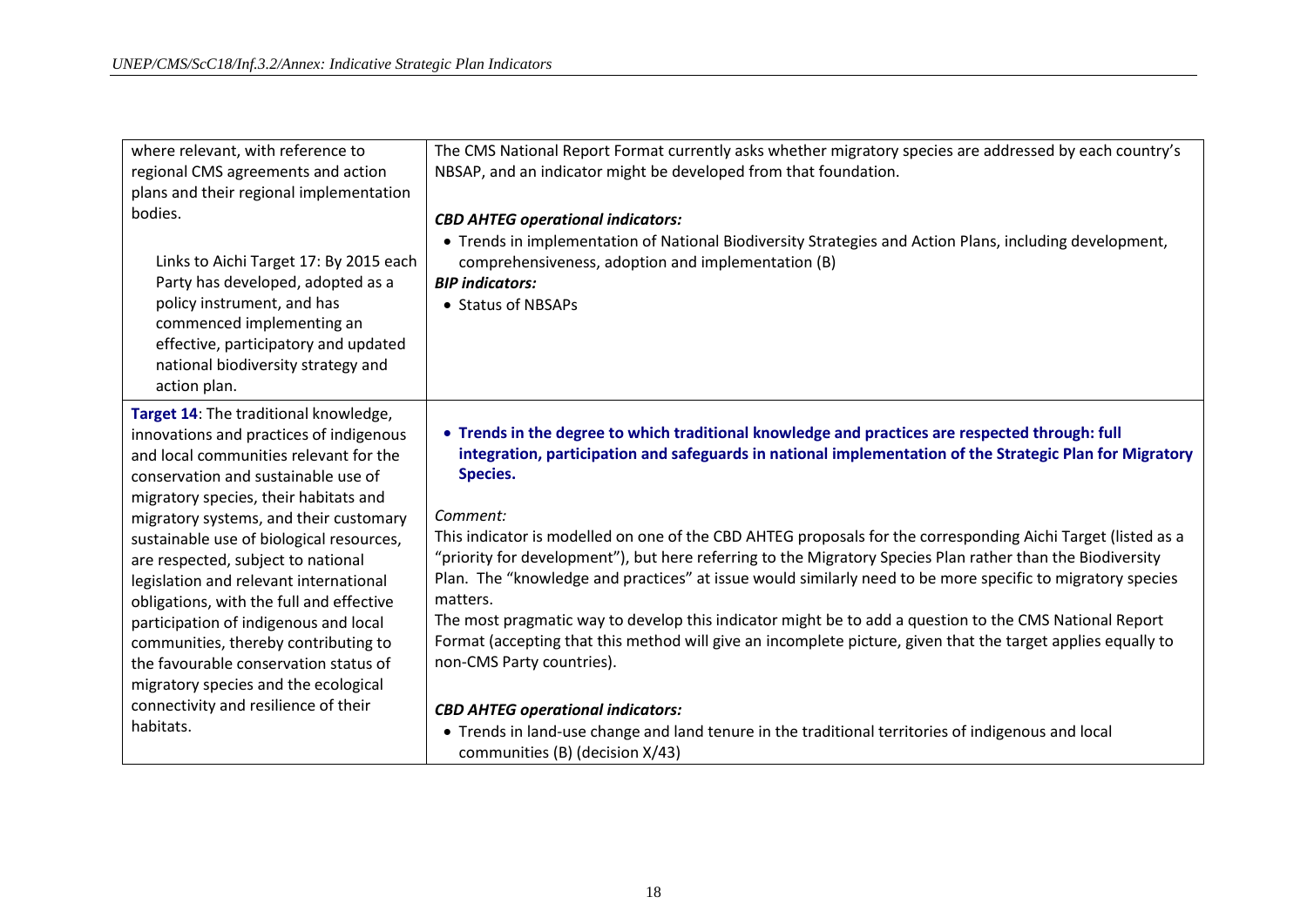| Links to Aichi Target 18: By 2020, the<br>traditional knowledge, innovations<br>and practices of indigenous and local<br>communities relevant for the<br>conservation and sustainable use of<br>biodiversity, and their customary use<br>of biological resources, are<br>respected, subject to national<br>legislation and relevant international<br>obligations, and fully integrated and<br>reflected in the implementation of<br>the Convention with the full and<br>effective participation of indigenous<br>and local communities, at all relevant<br>levels. | • Trends in the practice of traditional occupations (B) (decision $X/43$ )<br>• Trends in degree to which traditional knowledge and practices are respected through: full integration,<br>participation and safeguards in national implementation of the Strategic Plan (B)<br>• Trends of linguistic diversity and numbers of speakers of indigenous languages (B) (decision VII/30 and<br>VIII/15<br><b>BIP</b> indicators:<br>• Status and trends of linguistic diversity and numbers of speakers of indigenous languages<br>• Index of Linguistic Diversity<br>• Vitality Index of Traditional Environmental Knowledge (VITEK) |
|--------------------------------------------------------------------------------------------------------------------------------------------------------------------------------------------------------------------------------------------------------------------------------------------------------------------------------------------------------------------------------------------------------------------------------------------------------------------------------------------------------------------------------------------------------------------|------------------------------------------------------------------------------------------------------------------------------------------------------------------------------------------------------------------------------------------------------------------------------------------------------------------------------------------------------------------------------------------------------------------------------------------------------------------------------------------------------------------------------------------------------------------------------------------------------------------------------------|
| Target 15: The science base,<br>information, awareness, understanding<br>and technologies relating to migratory<br>species, their habitats and migratory<br>systems, their value, functioning, status<br>and trends, and the consequences of<br>their loss, are improved, widely shared<br>and transferred, and effectively applied.                                                                                                                                                                                                                               | • Number of validated publications on migratory species conservation actively disseminated for policy-<br>relevant use.<br>Comment:<br>This indicator requires development. The proposed indicator combines two ideas, namely scientific quality<br>and effective application; but splitting them would be undesirable, since scientific quality by itself will not<br>speak to achievement of the target. A number of methodological challenges will need to be surmounted in<br>order to make this indicator operationally credible.                                                                                             |
| Links to Aichi Target 19: By 2020,<br>knowledge, the science base and<br>technologies relating to biodiversity,<br>its values, functioning, status and<br>trends, and the consequences of its<br>loss, are improved, widely shared and                                                                                                                                                                                                                                                                                                                             | The relevant CBD AHTEG and BIP indicators (not yet in use) refer more specifically to sub-global assessments<br>and species inventories - both of these are included in the interpretation of "publications" here, but the<br>indicator here should probably not be so narrowly prescribed as the AHTEG/BIP ones are.<br>The relevant CBD AHTEG and BIP indicators address the "quality" dimension only in terms of<br>comprehensiveness and policy-relevance - it is suggested here instead that reference to policy-relevance and<br>"validation" provides a more appropriate yardstick for quality.                             |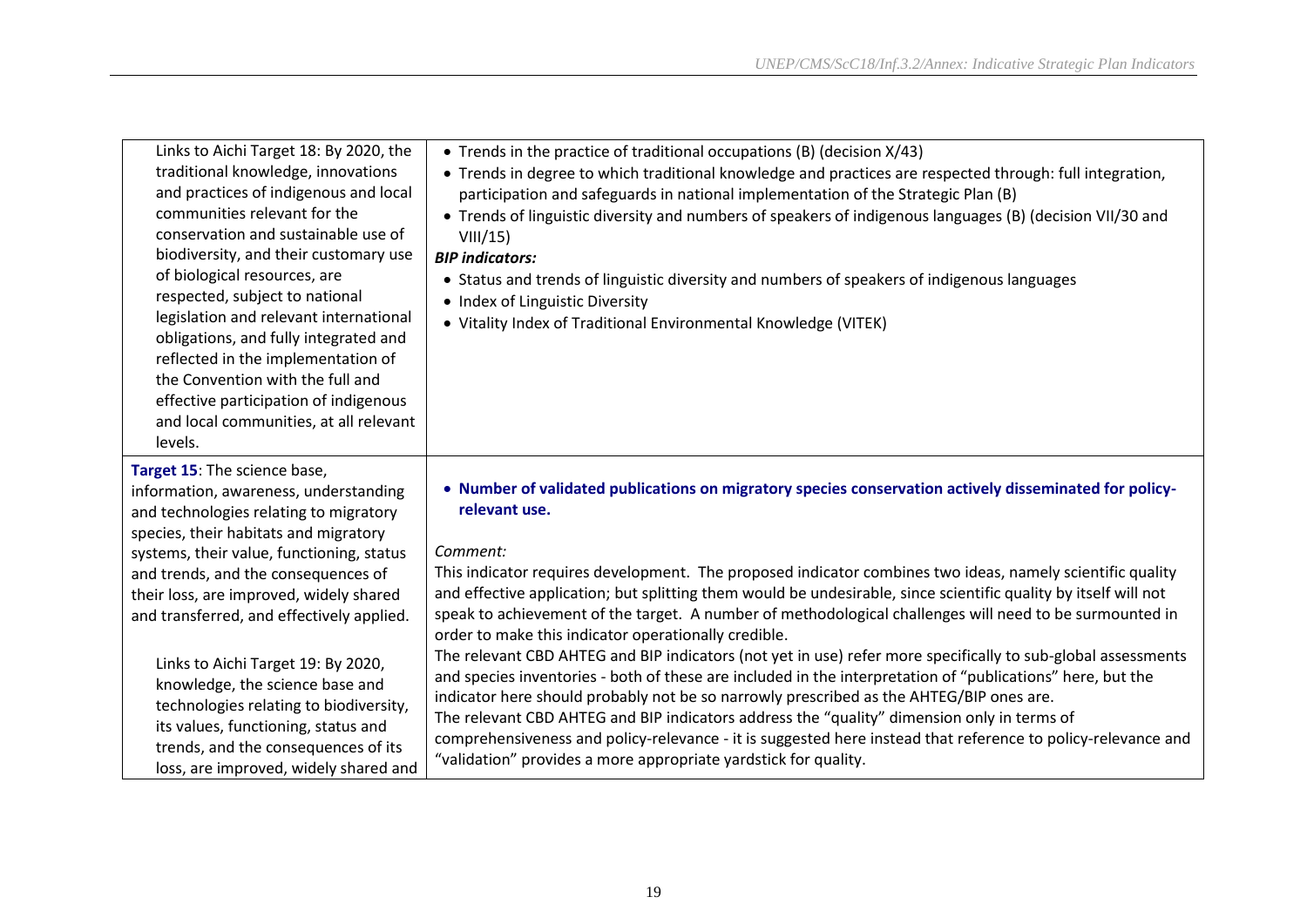| transferred, and applied.                                                                                                                                                                                                                                                                                                           |                                                                                                                                                                                                                                                                                                                                                                                                                                                                                                                                                                                                                                                                        |
|-------------------------------------------------------------------------------------------------------------------------------------------------------------------------------------------------------------------------------------------------------------------------------------------------------------------------------------|------------------------------------------------------------------------------------------------------------------------------------------------------------------------------------------------------------------------------------------------------------------------------------------------------------------------------------------------------------------------------------------------------------------------------------------------------------------------------------------------------------------------------------------------------------------------------------------------------------------------------------------------------------------------|
|                                                                                                                                                                                                                                                                                                                                     | <b>CBD AHTEG operational indicators:</b><br>• Trends in coverage of comprehensive policy-relevant sub-global assessments including related capacity<br>building and knowledge transfer, plus trends in uptake into policy (B)<br>• Number of maintained species inventories being used to implement the Convention (C)<br><b>BIP</b> indicators:<br>• Number of maintained species inventories being used to implement the CBD                                                                                                                                                                                                                                         |
| Target 16: The mobilization of adequate<br>resources from all sources to effectively<br>implement the Strategic Plan for<br>Migratory Species has increased<br>substantially.                                                                                                                                                       | • Aggregated international flows of funding, per annum, for achieving the goals of the Strategic Plan for<br><b>Migratory Species.</b><br>• Amount of domestic financial support provided, per annum, to support those domestic activities which<br>are intended to achieve the goals of the Strategic Plan for Migratory Species.                                                                                                                                                                                                                                                                                                                                     |
| Links to Aichi Target 20: By 2020, at<br>the latest, the mobilization of<br>financial resources for effectively<br>implementing the Strategic Plan for<br>Biodiversity 2011-2020 from all<br>sources, and in accordance with the<br>consolidated and agreed process in<br>the Strategy for Resource<br>Mobilization should increase | Comment:<br>These indicators are based on elements of the indicators defined for the CBD Resource Mobilization Strategy<br>(indicators listed as "priorities for development"). Methodological challenges for developing them for<br>application to the Migratory Species Plan will be considerable however, not least the separating-out of<br>migratory species-specific amounts of funding, and the establishment of baseline figures for 2015. Smaller<br>sub-sets of each issue might more feasibly be addressed, but identification of these will require further work.<br><b>CBD AHTEG operational indicators:</b><br>• Indicators agreed in decision $X/3$ (B) |
| substantially from the current levels.<br>Links to the CBD Resource<br>Mobilization Strategy (COP9/11§7)<br>and the resource mobilization target<br>(COPXI/4): "Double total biodiversity-<br>related international financial                                                                                                       | <b>BIP</b> indicators:<br>• Official development assistance in support of the Convention                                                                                                                                                                                                                                                                                                                                                                                                                                                                                                                                                                               |